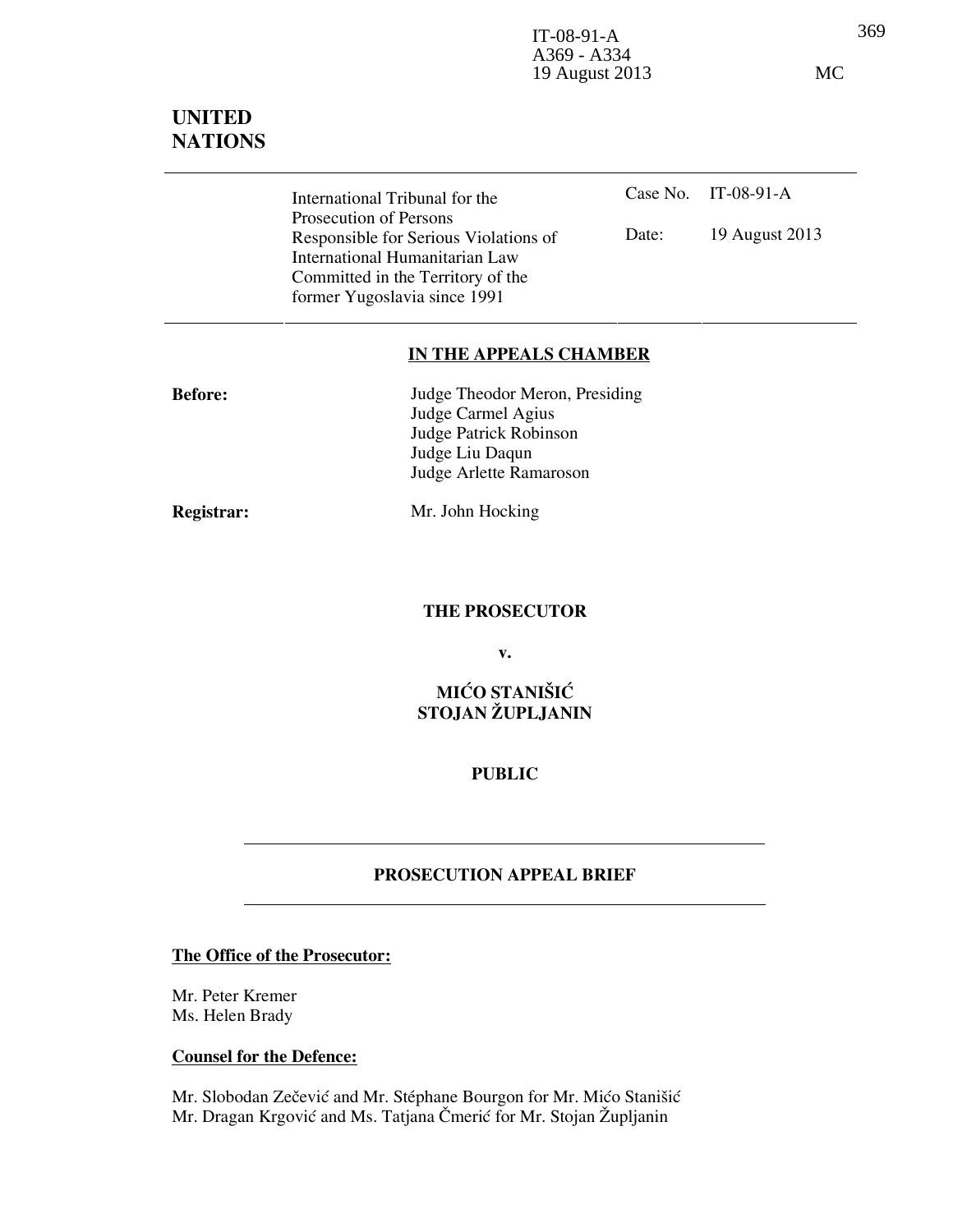#### TABLE OF CONTENTS

| 1. Stanišić and Župljanin's crimes were geographically and temporally broad and of a    |  |
|-----------------------------------------------------------------------------------------|--|
| 2. The use of arbitrary arrests, prolonged detention and brutal violence and killings   |  |
|                                                                                         |  |
|                                                                                         |  |
|                                                                                         |  |
|                                                                                         |  |
| 3. Stanišić and Župljanin's crimes had a devastating and lasting impact on their        |  |
| C. THE ROLES PLAYED BY STANIŠIĆ AND ŽUPLJANIN AND THE DEGREE OF THEIR                   |  |
|                                                                                         |  |
| 1. Stanišić was among the most senior figures within the leadership of the JCE 14       |  |
| 2. Stanišić's participation in the JCE was extensive and enduring 15                    |  |
| 3. Župljanin played an important role in the leadership of the JCE in the ARK           |  |
| 4. Župljanin's participation in the JCE was extensive and enduring 18                   |  |
| 5. Beyond his participation in the JCE, Župljanin persecuted non-Serbs by ordering      |  |
| 6. Župljanin embraced the likelihood of killings to such an extent that he accepted the |  |
| 7. The participation of Stanišić and Župljanin was highly important to the              |  |
| D. STANIŠIĆ AND ŽUPLJANIN'S SENTENCES FALL OUTSIDE THE RANGE IMPOSED IN                 |  |
| 1. Similar cases show that sentences which fall at least within the range of 30 - 40    |  |
| 2. The mitigating factors recognized by the Chamber do not justify the manifestly       |  |
|                                                                                         |  |
| <b>III. GROUND TWO: THE CHAMBER ERRED IN FAILING TO ENTER</b>                           |  |
|                                                                                         |  |
| B. CONVICTIONS FOR PERSECUTION AND OTHER CRIMES AGAINST HUMANITY ARE                    |  |
|                                                                                         |  |
|                                                                                         |  |
|                                                                                         |  |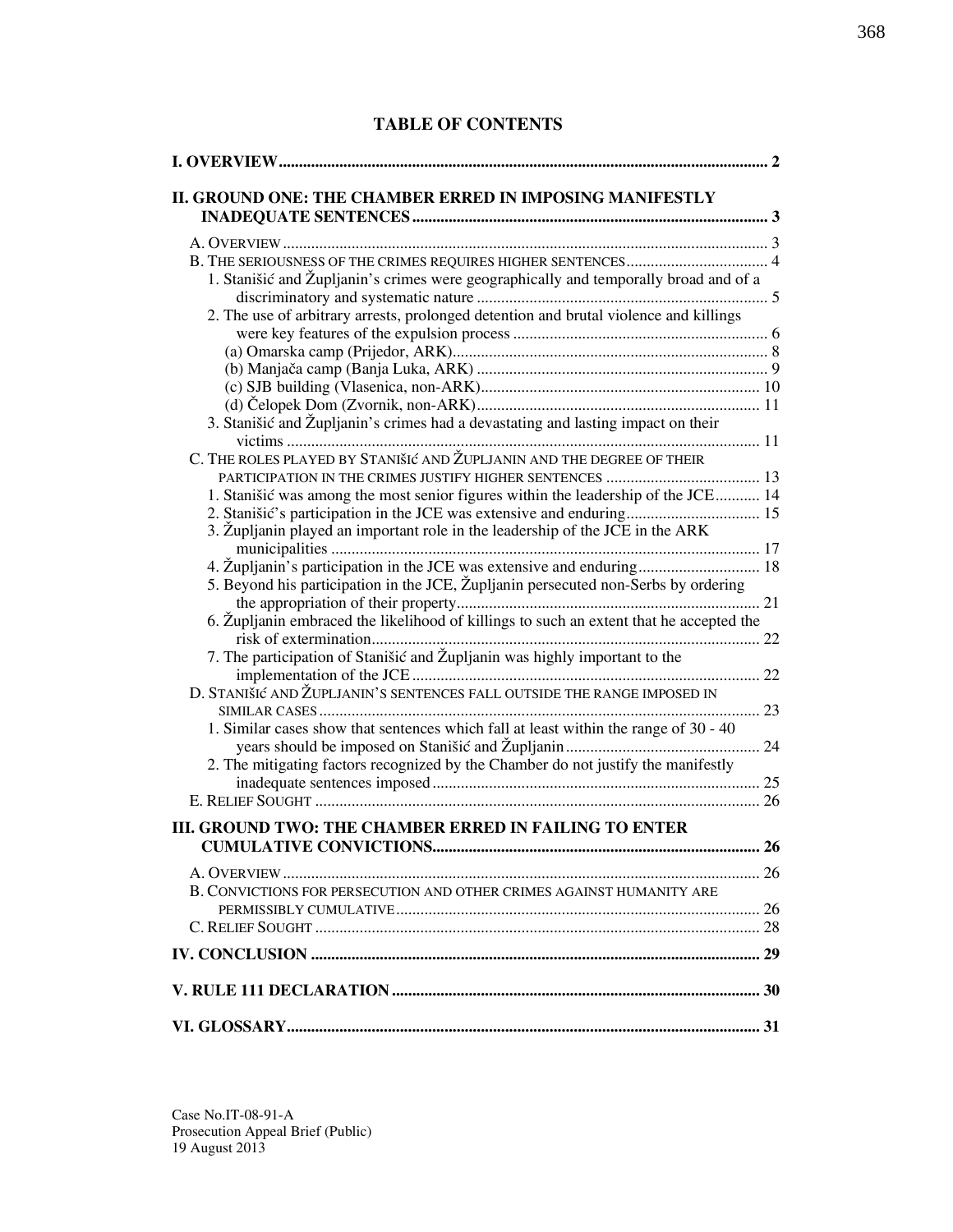#### I. OVERVIEW

1. The Chamber erred in the exercise of its discretion by imposing manifestly inadequate sentences of 22 years' imprisonment on Mico Stanišic and Stojan @upljanin. Both men were key players in a JCE which resulted in the forcible displacement of well over 100,000 non-Serbs as well as a litany of other crimes that occurred over many months and across multiple municipalities in BiH. As one of the most important Bosnian Serb leaders, Stanišić helped shape the JCE at its highest levels setting the stage for the ethnic cleansing campaign which the JCE members unleashed in the spring of 1992. Throughout this campaign in 1992, Stanišić was the highest authority within the RS MUP. He used his authority to ensure that his forces played an integral part in the campaign across the RS. Zupljanin was a highly important figure within the key region of the RS known as the ARK and was this region's dominant RS MUP official. He was closely connected to physical perpetrators who committed appalling crimes, ignored these and other excesses, and ultimately created a climate of impunity which reigned across the ARK. Through their power, influence and strong ties to the JCE leadership, Stanišić and Zupljanin were, over many months, intimately involved in, and had a profound impact on, the implementation of the JCE. Both men deserve sentences of imprisonment which at the very least should fall within the range of 30 - 40 years.

2. The Chamber also erred by refusing to follow the law on cumulative convictions. A conviction for persecution must be cumulated with a conviction for another crime against humanity, even when based on the same conduct. However, the Chamber refused to convict Stanišić and Župljanin for murder, torture, deportation and inhumane acts (forcible transfer) as crimes against humanity and only convicted them of persecution. To ensure that Stanišić and Župljanin's convictions fully reflect their criminal responsibility, the Appeals Chamber should enter convictions against them for the former crimes as well.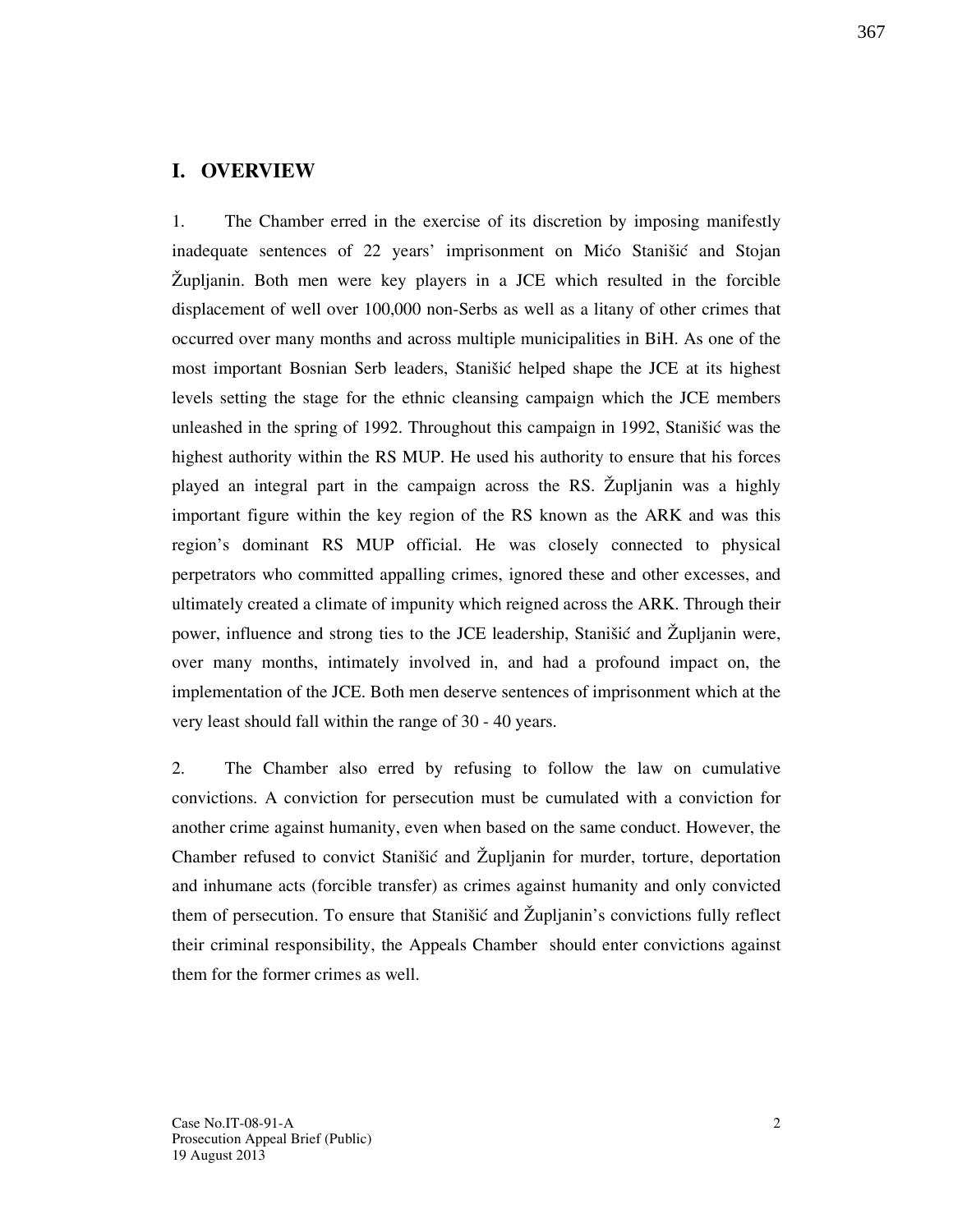# II. GROUND ONE: THE CHAMBER ERRED IN IMPOSING MANIFESTLY INADEQUATE SENTENCES

#### A. Overview

3. The Chamber wrongly determined that sentences of 22 years' imprisonment for both Stanišić and Župljanin adequately reflected the gravity of their crimes and their roles and degree of participation in those crimes.<sup>1</sup> In the circumstances, 22-year sentences are manifestly inadequate. Notwithstanding its extensive factual findings earlier in the Judgement, the Chamber erred by selecting the tariff of the sentences from "the wrong shelf". On the basis of the findings in the Judgement, the Appeals Chamber should impose sentences of imprisonment on Stanišić and Župljanin which fall at least within the range of 30 - 40 years.

4. The sentences imposed by the Chamber do not adequately reflect the magnitude of the crimes or their discriminatory and brutal nature, or the consequences suffered by the scores of victims. The Chamber convicted Stanišić and Župljanin of persecution as a crime against humanity (by killings, torture and cruel treatment, unlawful detention, inhumane living conditions in detention facilities, forcible transfer and deportation, plunder, wanton destruction, and other discriminatory measures), and murder and torture as war crimes.<sup>2</sup>  $\check{Z}$ upljanin was additionally convicted of extermination as a crime against humanity.<sup>3</sup> The sheer scale and brutality of these crimes is manifest. Zupljanin's crimes stretched across the eight ARK municipalities, $4\overline{ }$ while Stanišić bears responsibility for crimes within these eight ARK municipalities as well as in 12 other non-ARK municipalities.<sup>5</sup> Their appalling crimes, which shattered lives and whole communities, were the result of a JCE which aimed to

 $\frac{1}{1}$  $E.g.$  Galić AJ, para.455. 2

Judgement, Vol.2, paras.955-956. See also Ground 2 of this appeal, in which the Prosecution argues that Stanišić and Župljanin should also be convicted of murder, torture, deportation and inhumane acts (forcible transfer) as crimes against humanity. However, the Prosecution does not seek an increase in their sentences for these additional convictions.

<sup>3</sup> Judgement, Vol.2, para.956. 4

Judgement, Vol.2, paras.805, 832, 845, 850, 859, 864, 869, 946. 5

Judgement, Vol.2, paras.804, 809, 813-814, 818, 822-823, 827, 831, 836, 840, 844, 849, 854, 858, 863, 868, 873, 877, 881, 885, 927.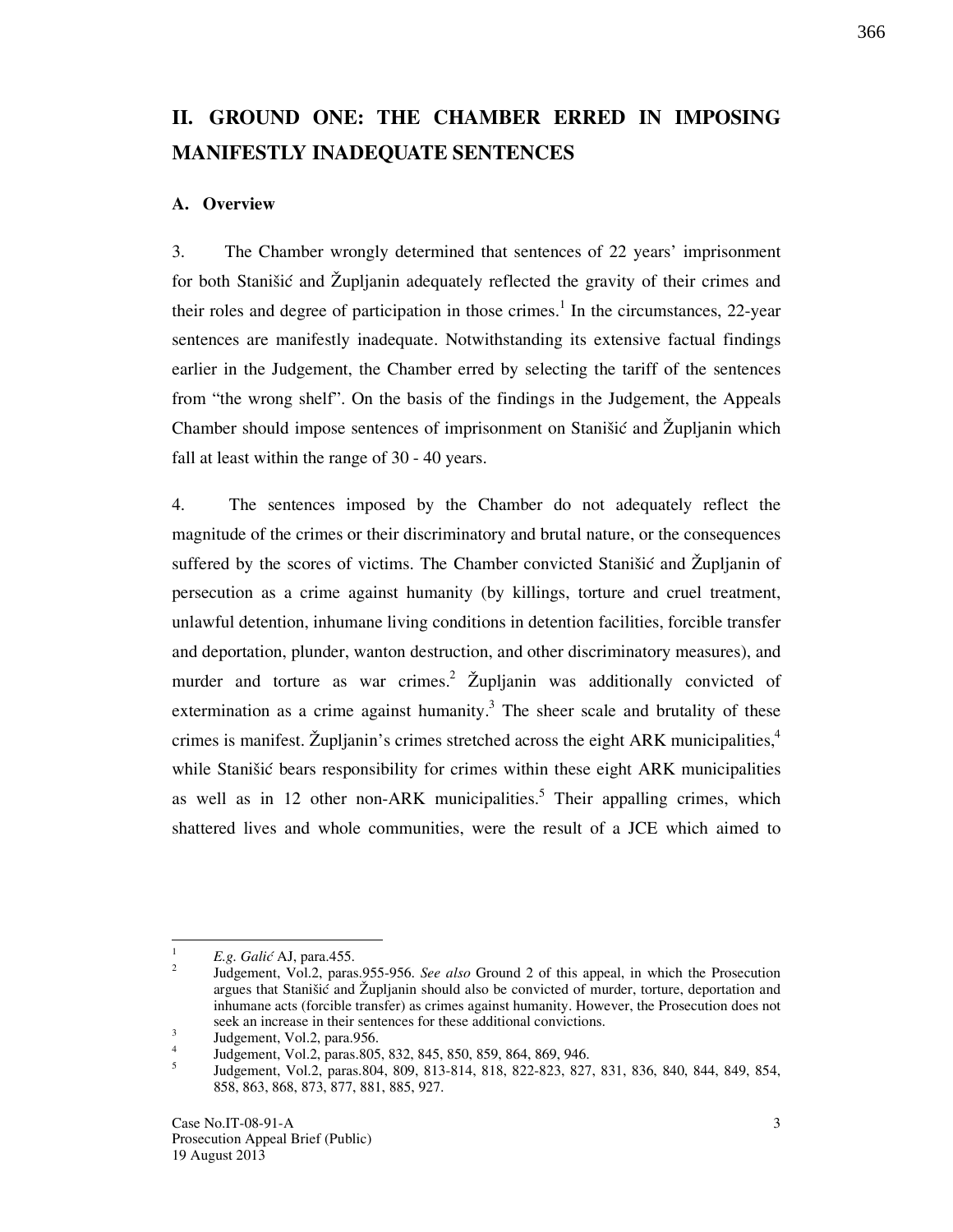create an ethnically pure Serb state through the permanent removal of Bosnian Muslims and Bosnian Croats.<sup>6</sup>

5. Stanišić and Župljanin were highly important participants in this JCE. They occupied positions of leadership within it, and each, in their own way, made extensive and enduring contributions to it. As a top-level member of the JCE, and the JCE members' leading official in the MUP, Stanišić's responsibility stretched across the RS. As the dominant MUP official within the ARK, Zupljanin was not only entrusted with implementing the JCE in this key region, he even went beyond the scope of the JCE when he ordered the persecution of non-Serbs by the appropriation of their property. He also embraced the likelihood of killings to such an extent that he accepted the mass slaughter of non-Serbs in the ARK. Both Stanistic and Zupljanin misused and subverted MUP forces intended to preserve law and order—and, in doing so, not only did irreparable harm to their victims, but also to the fabric of society. The weight of these factors is not adequately reflected in their sentences.

6. The Prosecution sees no error in imposing the same sentence on Stanistic and @upljanin. Yet the particulars of their criminality are not the same—even if those particulars, in the final analysis, reflect equal culpability. For Stanistic, it is the sheer scale of his crimes, his very senior position, and his involvement as an architect and enabler of crimes across the RS which speak most clearly of the inadequacy of his sentence. For Zupljanin, it is his relative importance within the ARK, and his zeal to further the common criminal purpose, demonstrated by his unwavering commitment and range of contributions. Yet it would be wrong to say that these different characteristics in any way lessen their culpability, or justify the inadequate sentences imposed. To the contrary, the implementation of the JCE depended on the different but complementary roles that Stanišić and Župljanin—and other JCE members chose to play.

#### B. The seriousness of the crimes requires higher sentences

7. Even of themselves, the scale and gravity of Stanistic and Župljanin's crimes demonstrate the inadequacy of the sentences imposed. This is evident in particular from three factors: the broad geographic and temporal scope of the crimes and their

 $\frac{1}{6}$ Judgement, Vol.2, paras.309, 311.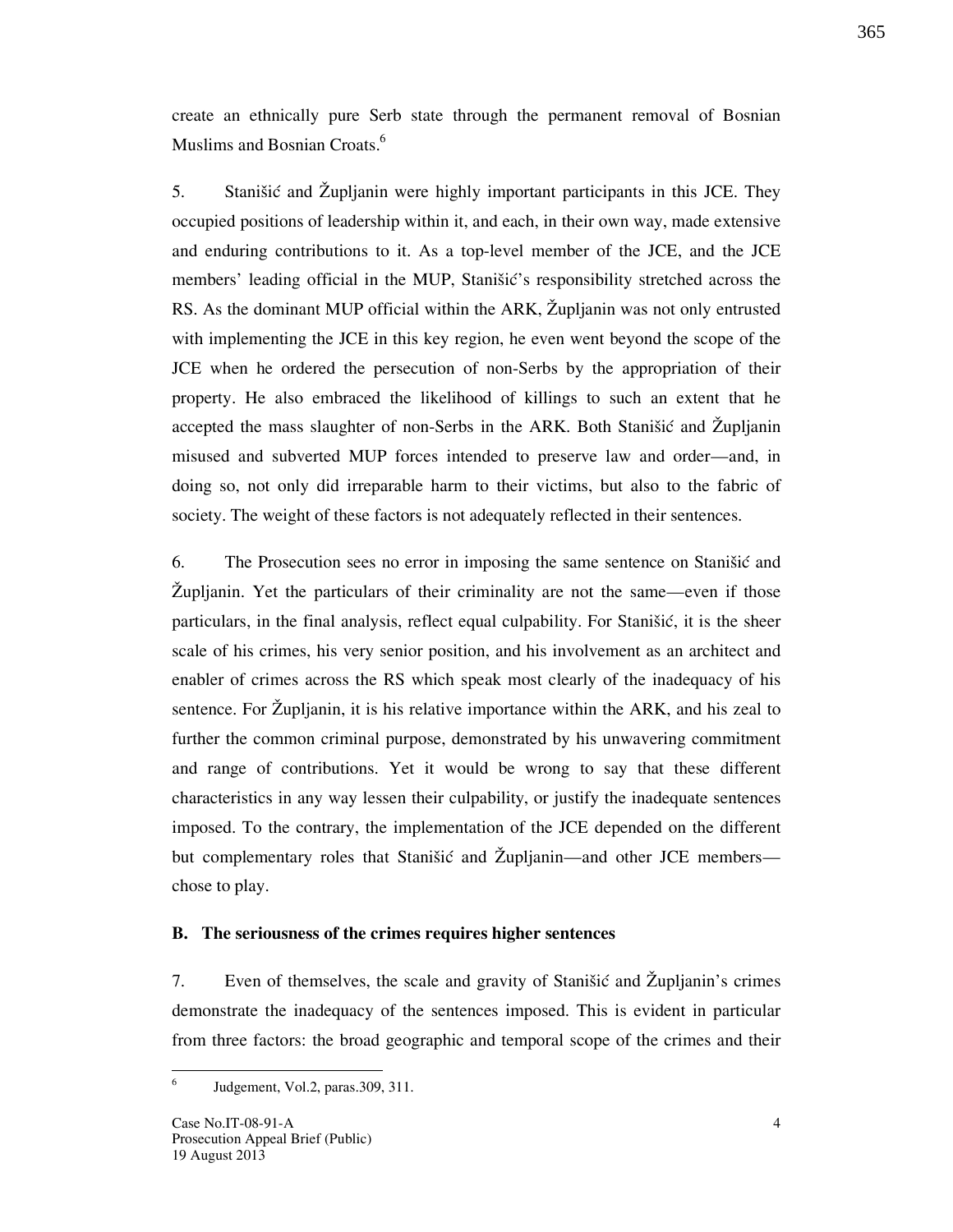discriminatory and systematic nature; the characteristic use of arbitrary arrests, prolonged detention, brutal violence and killings in the commission of the crimes; and the devastating and lasting effect of the crimes including on those victims who survived. Although the Chamber's findings reflect each of these factors, $\frac{7}{1}$  the sentences which it imposed failed to give adequate weight to them and hence are manifestly inadequate.

# 1. Stanišić and Župljanin's crimes were geographically and temporally broad and of a discriminatory and systematic nature

8. Stanišić and Župljanin's crimes continued over a nine-month period, across multiple municipalities in BiH, and harmed well over  $100,000$  victims.<sup>8</sup> Within almost all of the RS municipalities, including the ARK, the crimes followed the same character and cruel pattern. Non-Serbs were dismissed from their employment.<sup>9</sup> Their movements were restricted.<sup>10</sup> Their property was plundered and destroyed.<sup>11</sup> They were arbitrarily arrested and detained *en masse*.<sup>12</sup> Scores were murdered.<sup>13</sup> Their

 $\frac{1}{7}$  Judgement, Vol.2, paras.927, 929-930, 946, 948-949. 8

Judgement, Vol.2, paras.927, 930, 946, 949. Below fn.18.

<sup>9</sup> E.g. Judgement, Vol.1, paras.208, 221 (Banja Luka), 331, 347 (Ključ), 657, 700 (Prijedor), 794, 814 (Sanski Most), 867, 880 (Teslić), 1184, 1190 (Doboj), 1239, 1248 (Gacko), 1278, 1286 (Ilijaš), 1348, 1356 (Pale), 1490, 1498 (Vlasenica), 1541, 1553 (Vogošća).

<sup>10</sup> E.g. Judgement, Vol.1, paras.331, 347 (Ključ), 480, 491 (Kotor Varoš), 657, 700 (Prijedor), 795, 814 (Sanski Most), 868, 880 (Teslić), 968, 982 (Bileća), 994, 1041 (Bosanski Šamac), 1183, 1190 (Doboj), 1239, 1248 (Gacko), 1261, 1286 (Ilija{), 1348, 1356 (Pale), 1406, 1414 (Višegrad), 1490, 1498 (Vlasenica), 1516, 1553 (Vogošća), 1651, 1688 (Zvornik).

<sup>11</sup> E.g. Judgement, Vol.1, paras.201, 204, 209, 221, 224-226 (Banja Luka), 263-264, 274, 281-283 (Donji Vakuf), 334, 339, 347 (Klju~), 478-479, 490-492 (Kotor Varo{), 655, 658, 684, 699-701 (Prijedor), 787-788, 792-793, 810, 812-813, 815 (Sanski Most), 869, 879-880 (Teslić), 1029, 1041 (Bosanski Šamac), 1108, 1118-1120 (Brčko), 1178-1179, 1181, 1189-1191 (Doboj), 1236-1238, 1247-1249 (Gacko), 1279-1280, 1286 (Ilija{), 1346-1347, 1355-1356 (Pale), 1402, 1404, 1413-1415 (Vi{egrad), 1487-1489, 1497-1499 (Vlasenica), 1636-1639, 1644, 1646-1648, 1688- 1689 (Zvornik). 12

E.g. Judgement, Vol.1, paras.201-202, 222-223, 226 (Banja Luka), 262, 265, 282-283 (Donji Vakuf), 332, 347-348 (Ključ), 480, 491-492 (Kotor Varoš), 659-660, 684, 699-701 (Prijedor), 785-786, 796, 804, 811, 815 (Sanski Most), 868, 879-880 (Teslić), 921-925, 935-936 (Bijeljina), 967, 981-982, 984 (Bileća), 1030-1031, 1041 (Bosanski Šamac), 1110, 1119-1120 (Brčko), 1182, 1190-1191 (Doboj), 1239, 1248-1249 (Gacko), 1280, 1286 (Ilija{), 1348, 1356-1357 (Pale), 1487, 1490, 1497-1499 (Vlasenica), 1542-1543, 1547, 1553 (Vogošća), 1633-1635, 1664, 1687-1689 (Zvornik). 13

E.g. Judgement, Vol.1, paras.205-206, 215-218 (Banja Luka), 266, 268, 278 (Donji Vakuf), 336-337, 343 (Ključ), 457-464, 467-468, 484-487 (Kotor Varoš), 661-672, 674, 688-689, 691, 693-694, 696 (Prijedor), 871, 876 (Teslić), 971, 977 (Bileća), 1033, 1037 (Bosanski Šamac), 1068, 1099, 1101-1104, 1114-1115 (Brčko), 1229, 1232, 1243-1244 (Gacko), 1338-1339, 1352 (Pale), 1397, 1399-1400, 1411 (Višegrad), 1476-1478, 1480, 1483, 1494 (Vlasenica), 1652-1654, 1656-1660, 1675-1676 (Zvornik).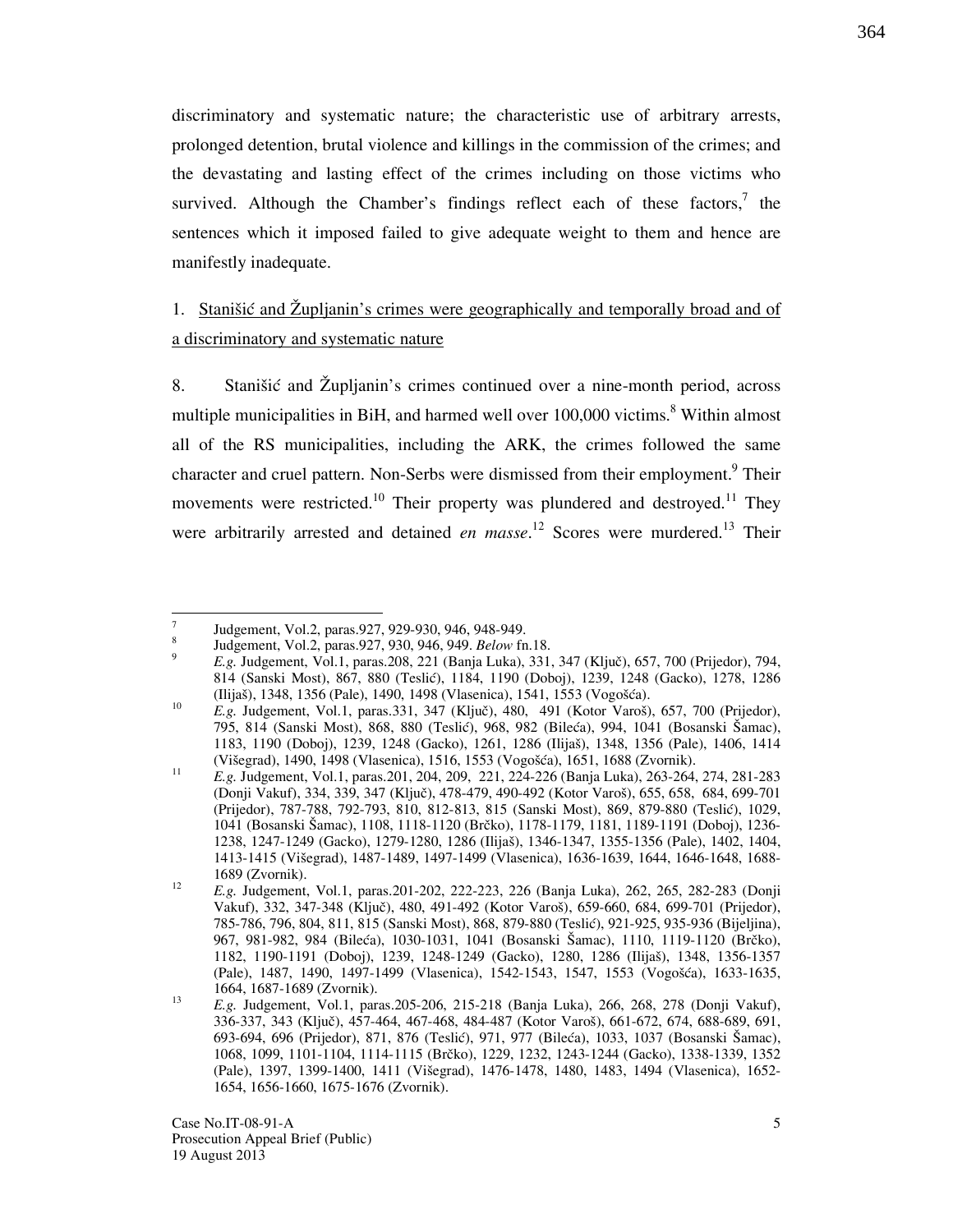homes were burnt to the ground or heavily damaged.<sup>14</sup> In some cases, whole villages populated by non-Serbs were set on fire.<sup>15</sup> In ten of the 20 RS municipalities—of which six were in the ARK—Muslim and/or Catholic monuments were damaged or destroyed.<sup>16</sup> In all but one of the ARK municipalities, and in all of the non-ARK municipalities, non-Serbs were expelled from their homes in organised convoys and/or fled en masse as a result of intimidation, arbitrary arrests and killings, mistreatment, looting, harassment and/or the destruction of their property and religious and cultural buildings. $17$ 

9. The figures are overwhelming. By the end of 1992,  $\check{Z}$ upljanin was responsible for the expulsion of well over 100,000 non-Serbs, and Stanistic was responsible for the expulsion of well over  $130,000$  non-Serbs.<sup>18</sup>

## 2. The use of arbitrary arrests, prolonged detention and brutal violence and killings were key features of the expulsion process

10. The gravity of Stanistic and Župljanin's crimes are also manifest in the sheer scale and brutality of their detention related crimes. Župljanin was responsible for the unlawful detention of thousands of non-Serbs in at least 21 detention facilities across the ARK.<sup>19</sup> Stanišić was responsible for the unlawful detention of thousands more in at least 50 detention facilities across the RS as a whole.<sup>20</sup>

 $\frac{1}{14}$ E.g. Judgement, Vol.1, paras.264, 274 (Donji Vakuf), 334, 339 (Ključ), 479, 491 (Kotor Varoš), 656, 658 (Prijedor), 787, 804 (Sanski Most), 1181 (Doboj), 1238 (Gacko), 1280 (Ilija{), 1347 (Pale), 1487, 1489 (Vlasenica), 1644 (Zvornik).

<sup>15</sup> <sup>15</sup> E.g. Judgement, Vol.1, paras.479 (Kotor Varoš), 524, 656 (Prijedor).

Judgement, Vol.1, paras.264, 274, 282 (Donji Vakuf), 339, 347 (Ključ), 479, 491 (Kotor Varoš), 656, 700 (Prijedor), 790, 804, 812 (Sanski Most), 869, 880 (Teslić), 1181, 1190 (Doboj), 1238, 1248 (Gacko), 1489, 1498 (Vlasenica), 1646-1648, 1688 (Zvornik).

<sup>17</sup> E.g. Judgement, Vol.1, paras.208-211, 221 (Banja Luka), 273-274, 281 (Donji Vakuf), 338, 346 (Ključ), 477, 490 (Kotor Varoš), 684, 699 (Prijedor), 803-804, 810 (Sanski Most), 872, 879 (Tesli}), 918-920, 923, 934 (Bijeljina), 972, 981 (Bile}a), 1024-1025, 1032, 1040 (Bosanski Šamac), 1107, 1118 (Brčko), 1178-1179, 1189 (Doboj), 1236, 1247 (Gacko), 1279-1280, 1285 (Ilijaš), 1335-1336, 1343-1345, 1355 (Pale), 1372, 1403, 1413 (Višegrad), 1487, 1497 (Vlasenica), 1542-1543, 1547, 1538, 1552 (Vogošća), 1670-1671, 1686 (Zvornik).

<sup>18</sup> See e.g. Judgement, Vol.1, paras.211, 281, 338, 346, 482, 490, 686, 699, 709, 803, 872, 879, 919, 972, 1032, 1118, 1179, 1189, 1236, 1247, 1343, 1355, 1403, 1413, 1423, 1497, 1670-1671.

<sup>19</sup> See Judgement, Vol.1, paras.222-223, 282, 332, 347, 480, 491, 659, 700, 785, 811, 880; Judgement, Vol.2, paras.805, 832, 845, 850, 859, 864, 869.

<sup>20</sup> See Judgement, Vol.1, paras.222-223, 282, 332, 347, 480, 491, 659, 700, 785, 811, 880, 924, 935, 967-969, 982, 1030, 1041, 1110, 1119, 1156, 1182, 1190, 1220, 1239, 1248, 1286, 1348, 1356, 1451, 1490, 1498, 1553, 1633-1635, 1667, 1687; Judgement, Vol.2, paras.804, 809, 813, 818, 822, 827, 831, 836, 840, 844, 849, 854, 858, 863, 868, 877, 881, 885.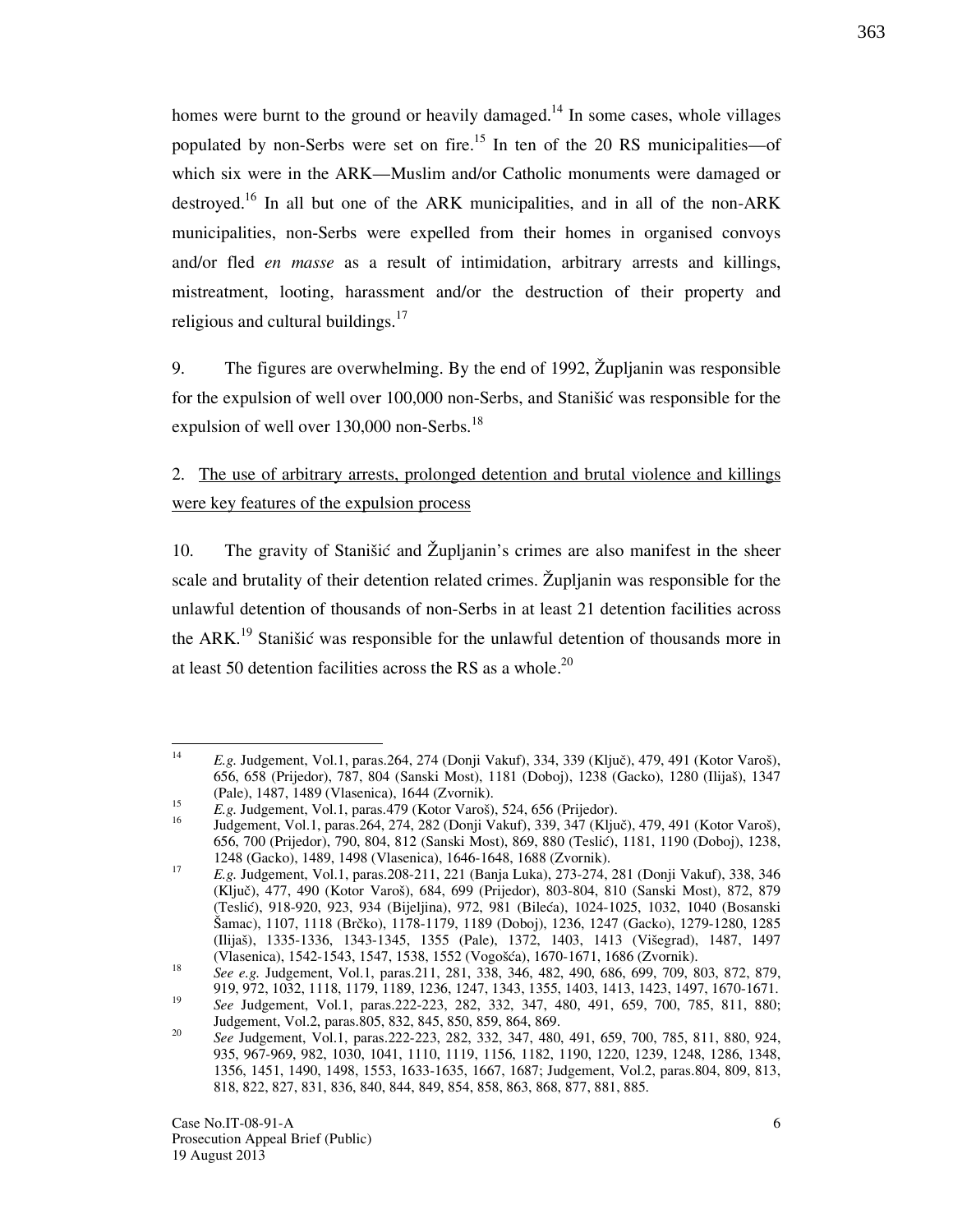11. In most of the ARK and non-ARK detention facilities, detainees were held in inhumane living conditions characterised by a lack of hygiene, severe overcrowding and/or inadequate food, water and/or medical attention.<sup>21</sup> In almost all of the ARK and non-ARK detention facilities, detainees were routinely exposed to vicious beatings as well as other forms of physical and psychological violence.<sup>22</sup> Many detainees died from the severity of their beatings.<sup>23</sup> Many were also shot to death or otherwise executed.<sup>24</sup> Others died from the abhorrent conditions in which they were held.<sup>25</sup> In total, Župljanin was responsible for the murder of several hundred detainees killed either at, around or during their transport to and from detention facilities, and Stanišić was responsible for the murder of more than a thousand such detainees.<sup>26</sup> In Prijedor alone, these killings included crimes of exceptional gravity such as frenzied assaults in an orgy of violence at the Ljubija football stadium, the machine-gunning of 128 detainees herded into Room 3 at Keraterm camp, and the cold-blooded execution of more than 150 detainees shot dead by police at the gorge known as Korićanske Stijene. $27$ 

12. Crimes of sexual violence were also common in detention. They occurred in the ARK at the SJB building and the Sawmill in Kotor Varo<sub>s</sub>; the Keraterm, Omarska and Trnopolje camps in Prijedor; and in the non-ARK municipalities at the Luka camp in Brčko; the SJB building and the Power Station Hotel in Gacko; the Sušica

 $\frac{1}{21}$  E.g. Judgement, Vol.1, paras.203, 224, 335, 348, 474-476, 491, 676, 678-679, 681, 683, 700, 798, 800, 802, 811, 870, 880, 928, 930, 935, 969, 984, 1020, 1030, 1041, 1105, 1119, 1174, 1176, 1190, 1234, 1248, 1280, 1286, 1341, 1356, 1484, 1498, 1543, 1547, 1553, 1595, 1664, 1668, 1689.

<sup>22</sup> E.g Judgement, Vol.1, paras.201, 204, 220, 269-270, 280, 335, 345, 474-476, 489, 676-679, 681-683, 698, 799, 801-802, 808, 870, 878, 970, 979, 1030, 1039, 1067, 1072, 1075-1076, 1105-1106, 1117, 1177, 1188, 1235, 1246, 1280, 1284, 1342, 1354, 1442, 1444, 1446, 1448, 1455, 1458-1460, 1469, 1485, 1496, 1544, 1546-1547, 1551, 1663, 1665-1668, 1685.

 $23$ E.g. Judgement, Vol.1, paras.206, 266, 467-468, 669, 876, 971, 1338-1339, 1477, 1658.

<sup>24</sup> E.g. Judgement, Vol.1, paras.667-671, 674, 1021, 1033, 1099, 1101-1104, 1229, 1232, 1478, 1480, 1483, 1652-1654, 1656-1659. 25

E.g. Judgement, Vol.1, paras.205-206, 671, 1654.

<sup>26</sup> See Judgement, Vol.1, paras.215-217, 278, 486, 691, 693-694, 696, 876, 977, 1037, 1114-1115, 1243, 1352, 1494, 1675-1676; Judgement, Vol.2, paras.804-805, 813, 818, 822, 831-832, 836, 849-850, 854, 858-859, 868-869, 877, 885.

<sup>&</sup>lt;sup>27</sup> Stanišić was convicted of these incidents on the basis of his JCE III liability for murder as a violation of the laws or customs of war. Judgement, Vol.2, paras.774-775, 783-786, 788-789, 793, 797-798, 858, 955. @upljanin was convicted of these same incidents on the basis of his JCE III liability for extermination as a crime against humanity, and murder as a violation of the laws or customs of war. Judgement, Vol.2, paras.524, 783, 859, 956. See further below para.45.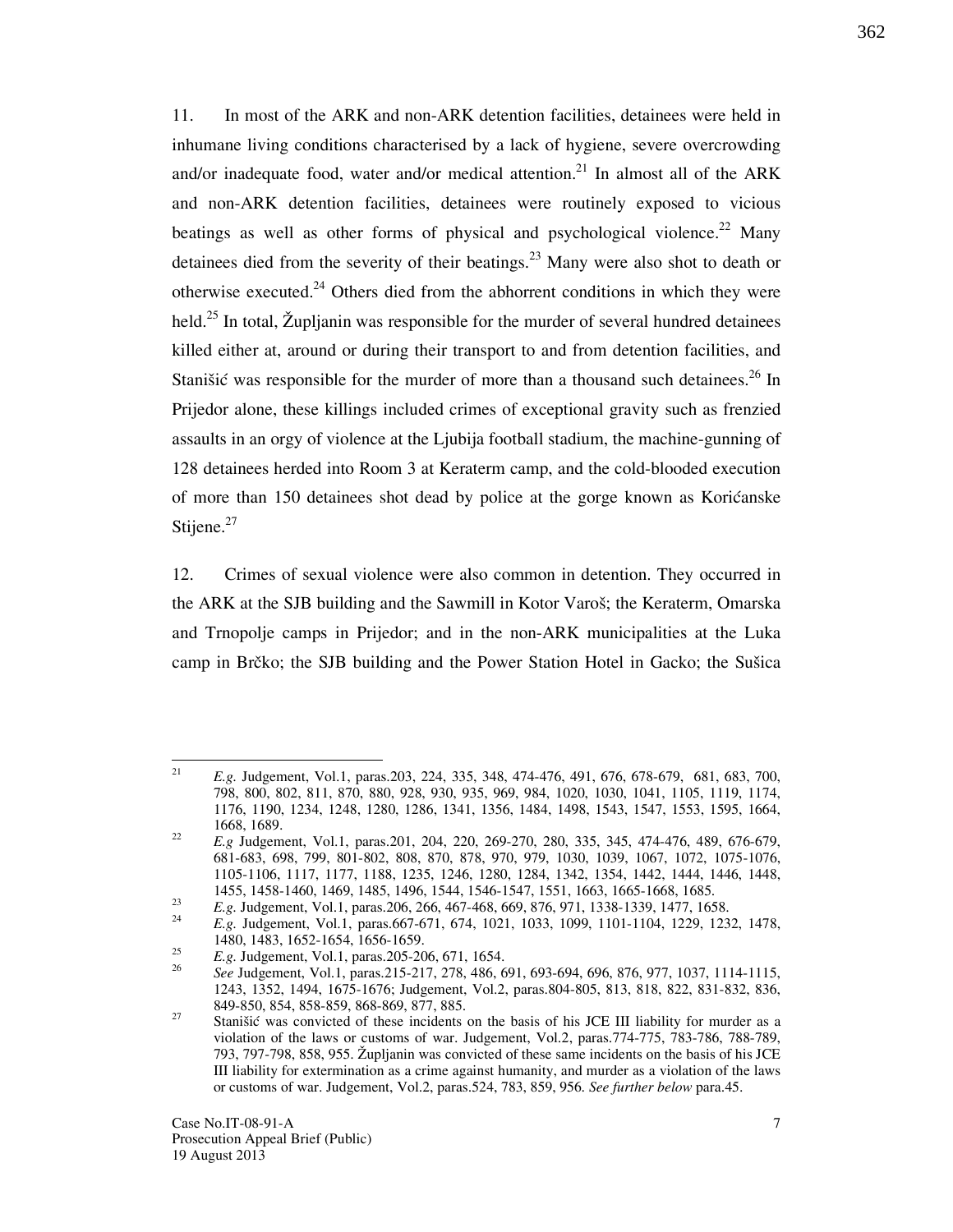camp in Vlasenica; Planjo's House in Vogošća; and the Čelopek Dom Kulture in Zvornik. $^{28}$ 

13. Following their initial period of captivity, many detainees were transferred to other detention facilities. Most survivors of detention facilities were then forcibly transferred from the territory claimed by the Bosnian Serb authorities.<sup>29</sup>

14. The following examples illustrate the gravity of the appalling detention related crimes suffered by non-Serbs.

#### (a) Omarska camp (Prijedor, ARK)

15. The Omarska camp in Prijedor operated from 25 May until late August 1992.<sup>30</sup> With a few exceptions, all the prisoners in Omarska were Muslim or Croat.<sup>31</sup> The only Serb prisoners held in Omarska were said to have been there because they were "on the side of the Muslims".<sup>32</sup> At one time, Omarska held more than  $3,000$ prisoners.<sup>33</sup> Camp officials crowded hundreds of detainees into rooms that were stifling in the summer heat.<sup>34</sup> Detainees received food that was often spoiled and in quantities the equivalent of starvation rations.<sup>35</sup> Detainees were denied drinking water for long stretches of time.<sup>36</sup> Lavatory facilities at Omarska were inadequate and sanitation was so abhorrent that disease was rife amongst detainees. $37$ 

16. Severe physical and mental abuse was a constant feature at Omarska. Upon their arrival, detainees were searched and their belongings were confiscated.<sup>38</sup> They were then beaten.<sup>39</sup> These beatings continued throughout their detention.<sup>40</sup> There were instances when prisoners knocked to the floor while being interrogated would be

 $28$ <sup>28</sup> Judgement, Vol.1, paras.475-476, 678-679, 682, 1106, 1221, 1235, 1469, 1485, 1547, 1663. 29

See e.g. Judgement, Vol.1, paras.170, 173, 304, 329, 427-428, 430, 571, 590-591, 615-616, 622, 632-634, 636, 762, 764, 766, 768, 770, 776-777, 902-903, 914, 958, 961-962, 966, 1010, 1025, 1097, 1214, 1326-1328, 1334, 1445-1446, 1450, 1470, 1520, 1528, 1531-1532, 1538, 1610.

 $30$  Judgement, Vol.1, para.591.

 $31 \tJudgement, Vol.1, para.596.$ 

 $3<sup>32</sup>$  Judgement, Vol.1, para.596.

 $33 \text{ Judgement}$ , Vol.1, para.597.

 $34$  Judgement, Vol.1, para.597.

 $35$  Judgement, Vol.1, para.598.

 $\frac{36}{37}$  Judgement, Vol.1, para.598.

 $\frac{37}{38}$  Judgement, Vol.1, para.599.

 $\frac{38}{39}$  Judgement, Vol.1, para.600.

 $39$  Judgement, Vol.1, para.600.

<sup>40</sup> Judgement, Vol.1, paras.600-601.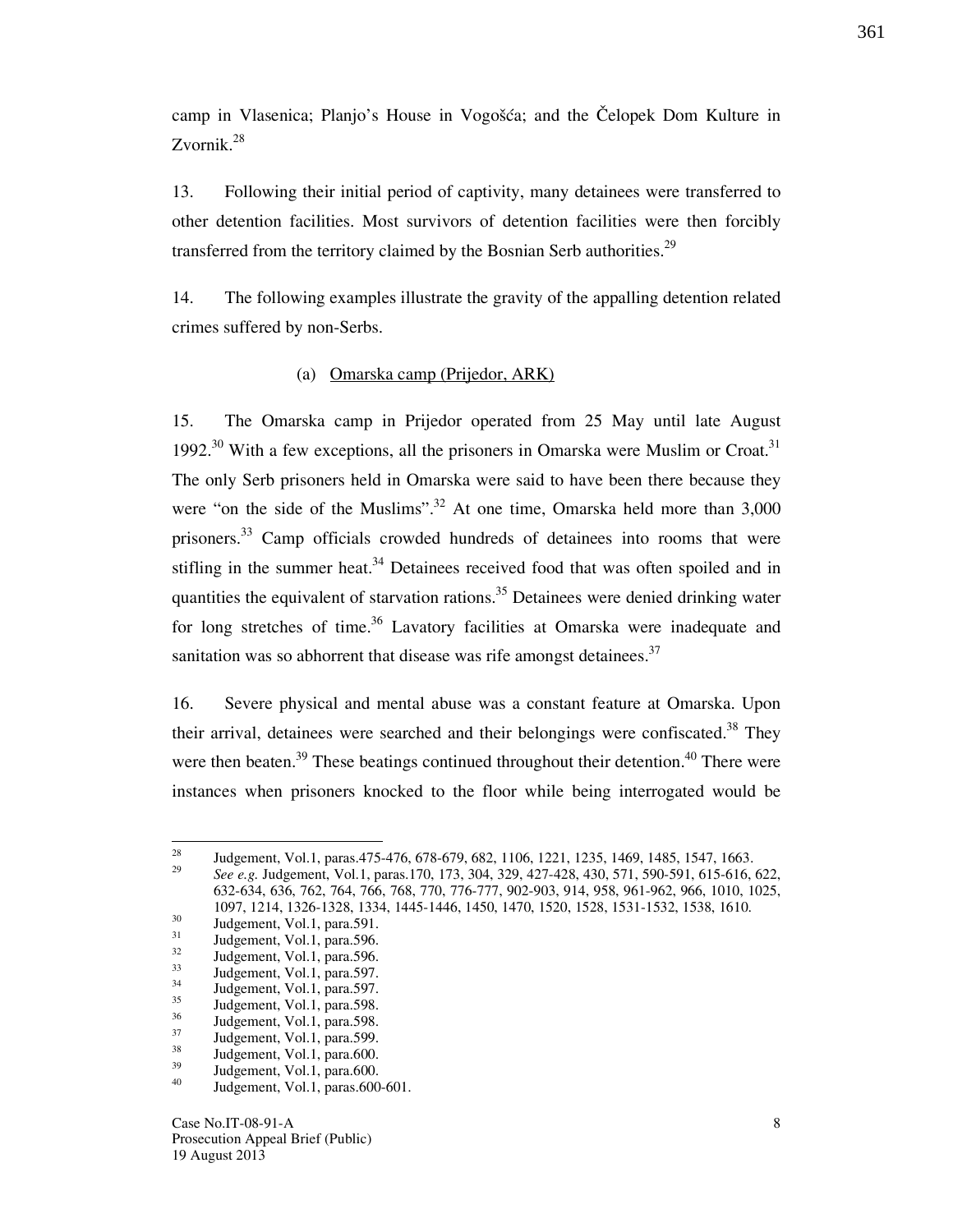trodden and jumped on by guards.<sup>41</sup> Many detainees died from the beatings which they suffered.<sup>42</sup> Many others were shot to death or otherwise executed.<sup>43</sup> In one incident, camp guards tried to force an elderly Bosnian Muslim detainee to rape a female detainee.<sup>44</sup> When he refused, "[a] scream and the sound of beatings could be heard, and then everything was silent."<sup>45</sup> Female detainees were frequently raped at Omarska.<sup>46</sup> One woman was taken out five times and raped, and after each rape she was beaten.<sup>47</sup>

17. Detainees who survived Omarska were either transferred to other detention facilities, or placed on buses and expelled.<sup>48</sup>

#### (b) Manjača camp (Banja Luka, ARK)

18. The Manjača camp in Banja Luka operated between 15 May and mid-December 1992.<sup>49</sup> Thousands of detainees, almost all of whom were Muslim, were detained there unlawfully.<sup>50</sup> Detainees were transferred to Manjača camp from facilities across the  $ARK<sup>51</sup>$  Many detainees were murdered while being transported to Manjača.<sup>52</sup> Once they were there, detainees were regularly beaten with batons, wooden poles, rifle-butts and electric cables, and were also robbed of their valuables.<sup>53</sup> Some detainees died from the severity of their beatings.<sup>54</sup>

19. Conditions at Manjača camp were abysmal. Camp officials crowded detainees into stables meant for livestock.<sup>55</sup> Up to 890 detainees were kept in a single stable.<sup>56</sup> Detainees had insufficient protection from the cold.<sup>57</sup> There were no shower or

- $\frac{42}{43}$  Judgement, Vol.1, paras.604-605, 610.
- $\frac{43}{44}$  Judgement, Vol.1, paras.606-609, 612.
- $\frac{44}{45}$  Judgement, Vol.1, para.613.
- $\frac{45}{46}$  Judgement, Vol.1, para.613.
- $\frac{46}{47}$  Judgement, Vol.1, para.603.
- $\frac{47}{48}$  Judgement, Vol.1, para.603.
- <sup>48</sup> Judgement, Vol.1, paras.591, 615-616.
- $^{49}$  Judgement, Vol.1, para.170.

 $\frac{51}{52}$  Judgement, Vol.1, para.173.

 $\frac{55}{56}$  Judgement, Vol.1, para.180.

<sup>41</sup>  $\frac{41}{42}$  Judgement, Vol.1, para.601.

 $^{50}$  Judgement, Vol.1, paras.176, 223.

 $^{52}$  Judgement, Vol.1, paras.189, 191-193, 215-217.

 $\frac{53}{54}$  Judgement, Vol.1, paras.184-186.

 $\frac{54}{55}$  Judgement, Vol.1, para.186.

 $\frac{56}{57}$  Judgement, Vol.1, para.180.

Judgement, Vol.1, para.180.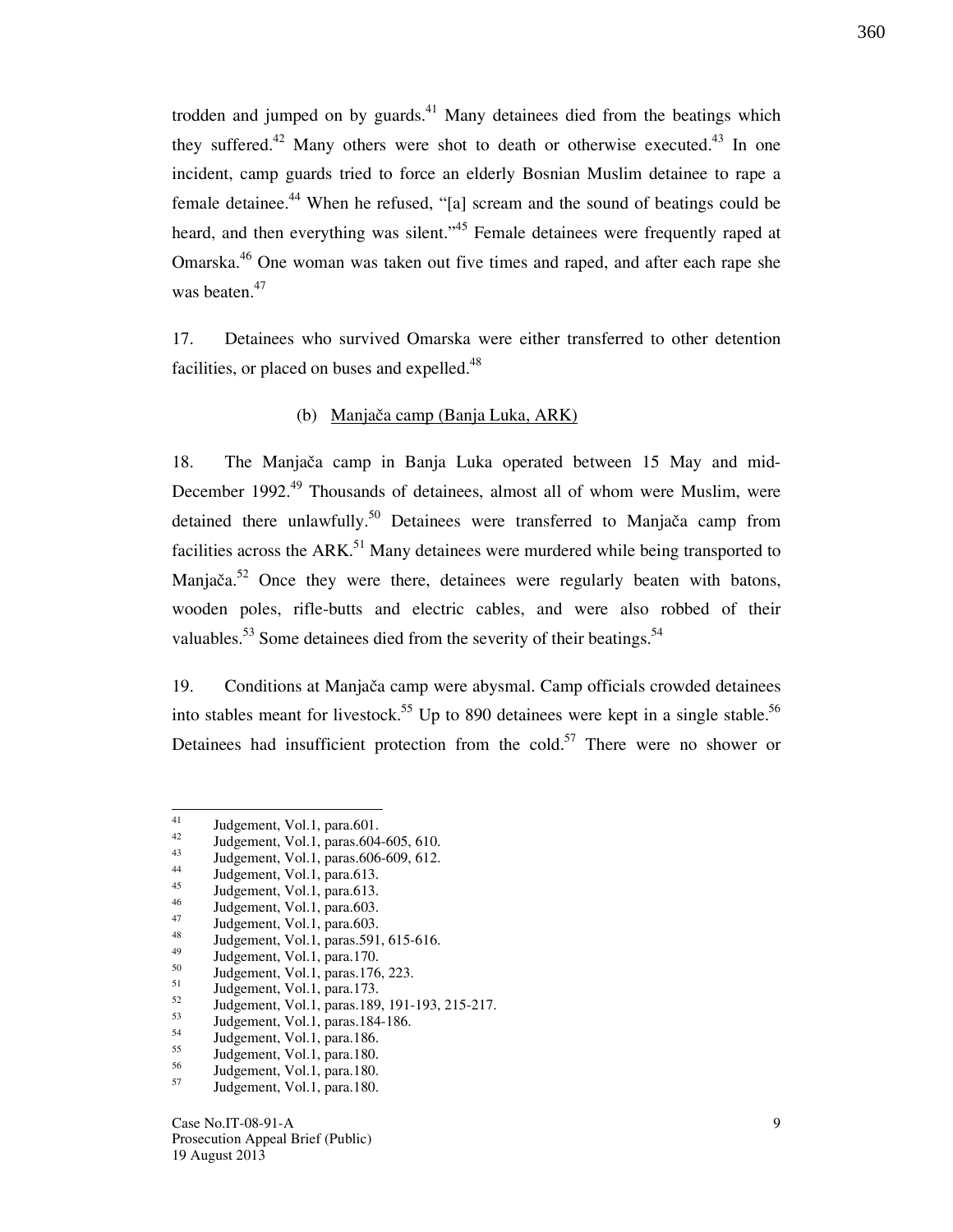bathing facilities,<sup>58</sup> nor was there any running water.<sup>59</sup> Although disease and injury were common at Manjača, medical care was only occasionally provided to some inmates in need. $60$ 

20. When Manjača camp closed, detainees were sent to Batković camp in Bijeljina.<sup>61</sup> Others were transferred to Croatia, and still some others were released.<sup>62</sup>

#### (c) SJB building (Vlasenica, non-ARK)

21. Muslims were unlawfully held at the SJB building in Vlasenica between June and September 1992.<sup>63</sup> There they were repeatedly mistreated and beaten with metal pipes, chains and other objects.<sup>64</sup> A detainee had a "necklace" carved into his neck and another had salt rubbed into his wounds.<sup>65</sup> Detainees were also held in abhorrent conditions.<sup>66</sup> Up to 20 detainees were held in a single cell measuring approximately two and a half by two metres, for about 11 days.<sup>67</sup> Detainees were hardly provided with food, and there was an absence of medical care.<sup>68</sup> There were no beds, instead detainees were required to sleep standing or sitting on the ground.<sup>69</sup> One detainee, whose face and stomach were already bruised and swollen from the beatings he had received, was ordered out of his cell, hit on the back of his head, and then shot to death.  $70$ 

22. After being brutalised at the SJB building, detainees were transferred to the Vlasenica Municipal Prison and Sušića camp.<sup>71</sup>

Case No.IT-08-91-A Prosecution Appeal Brief (Public) 19 August 2013

<sup>58</sup>  $^{58}$  Judgement, Vol.1, para.182.

 $^{59}$  Judgement, Vol.1, para.182.

 $^{60}$  Judgement, Vol.1, para.182.

 $^{61}$  Judgement, Vol.1, para.170.

 $^{62}$  Judgement, Vol.1, para.170.

 $^{63}$  Judgement, Vol.1, paras.1442, 1490, 1498-1499.

 $^{64}$  Judgement, Vol.1, para.1442.

 $\frac{65}{66}$  Judgement, Vol.1, para.1443.

 $^{66}$  Judgement, Vol.1, para.1443.

 $\frac{67}{68}$  Judgement, Vol.1, para.1443.

 $\frac{68}{69}$  Judgement, Vol.1, para.1443.

 $\frac{69}{70}$  Judgement, Vol.1, para.1443.  $^{70}$  Judgement, Vol.1, paras.1444, 1480.

Judgement, Vol.1, paras.1445-1446.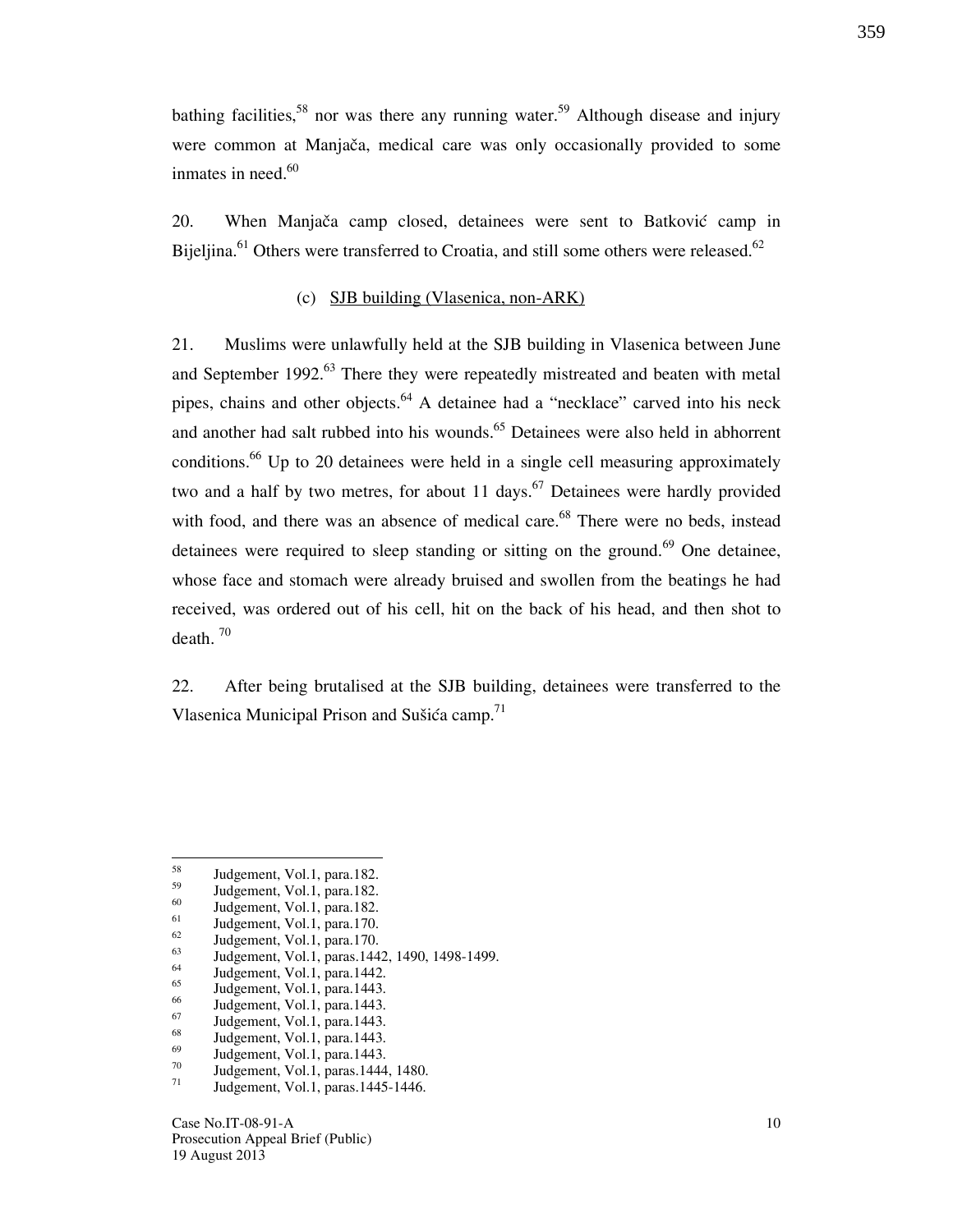#### (d)  $\text{Čelopek Dom (Zvornik, non-ARK)}$

23. Muslim men were unlawfully detained at the Čelopek Dom in Zvornik beginning in June 1992.<sup>72</sup> These detainees had their valuables taken from them and were regularly beaten with iron bars, chains, chairs, and metal bars with a fixed spiked ball at one end.<sup>73</sup> They were also forced to subsist with insufficient food and without water or medical attention.<sup>74</sup> 175 detainees were kept in a single room measuring 8 by 15 metres with 7 metre high ceilings and were forced to sleep on the ground.<sup>75</sup> In addition to the beatings which they received, detainees were forced to slap each other to the point where they lost consciousness.<sup>76</sup> Two pairs of fathers and sons and two cousins were forced to perform sexual acts on each other, including intercourse and penetration by a broom handle.<sup>77</sup> In addition, in other incidents, the penises and ears of detainees were cut off and force fed to other detainees.<sup>78</sup> Those who could not consume these body parts were killed.<sup>79</sup> Detainees also had their fingers cut off and had crosses carved into their foreheads and backs. $80$  34 detainees were murdered.<sup>81</sup>

24. Detainees who survived were transferred to the misdemeanour court next to the Novi Izvor administration building.<sup>82</sup> Others were transferred to Batković camp in Bijeljina.<sup>83</sup>

3. Stanišić and Župljanin's crimes had a devastating and lasting impact on their victims

25. Stanišić's crimes claimed the lives of well over 2,300 non-Serbs across the  $\text{RS}$ <sup>84</sup> and Župljanin's crimes claimed the lives of at least 1,678 non-Serbs within the

 $72$  $\frac{72}{73}$  Judgement, Vol.1, paras.1594-1595, 1633-1634, 1687.

 $^{73}$  Judgement, Vol.1, paras.1597, 1599.

 $^{74}$  Judgement, Vol.1, paras.1595, 1599.

 $^{75}$  Judgement, Vol.1, para.1595.

 $^{76}$  Judgement, Vol.1, para.1597.

 $^{77}$  Judgement, Vol.1, para.1599.

 $^{78}$  Judgement, Vol.1, para.1599.

 $^{79}$  Judgement, Vol.1, para.1599.

 $\frac{80}{81}$  Judgement, Vol.1, para.1599.

 $\frac{81}{82}$  Judgement, Vol.1, paras.1598-1601, 1675.

 $\frac{82}{83}$  Judgement, Vol.1, para.1602. Judgement, Vol.1, para.1633.

<sup>84</sup> See Judgement, Vol.1, paras.215-217, 278, 343, 484-486, 688-689, 691, 693-694, 696, 876, 977, 1037, 1114, 1243, 1352, 1411, 1494, 1675-1676; Judgement, Vol.2, paras.804, 813, 818, 822, 831, 836, 844, 849, 854, 858, 868, 873, 877, 885.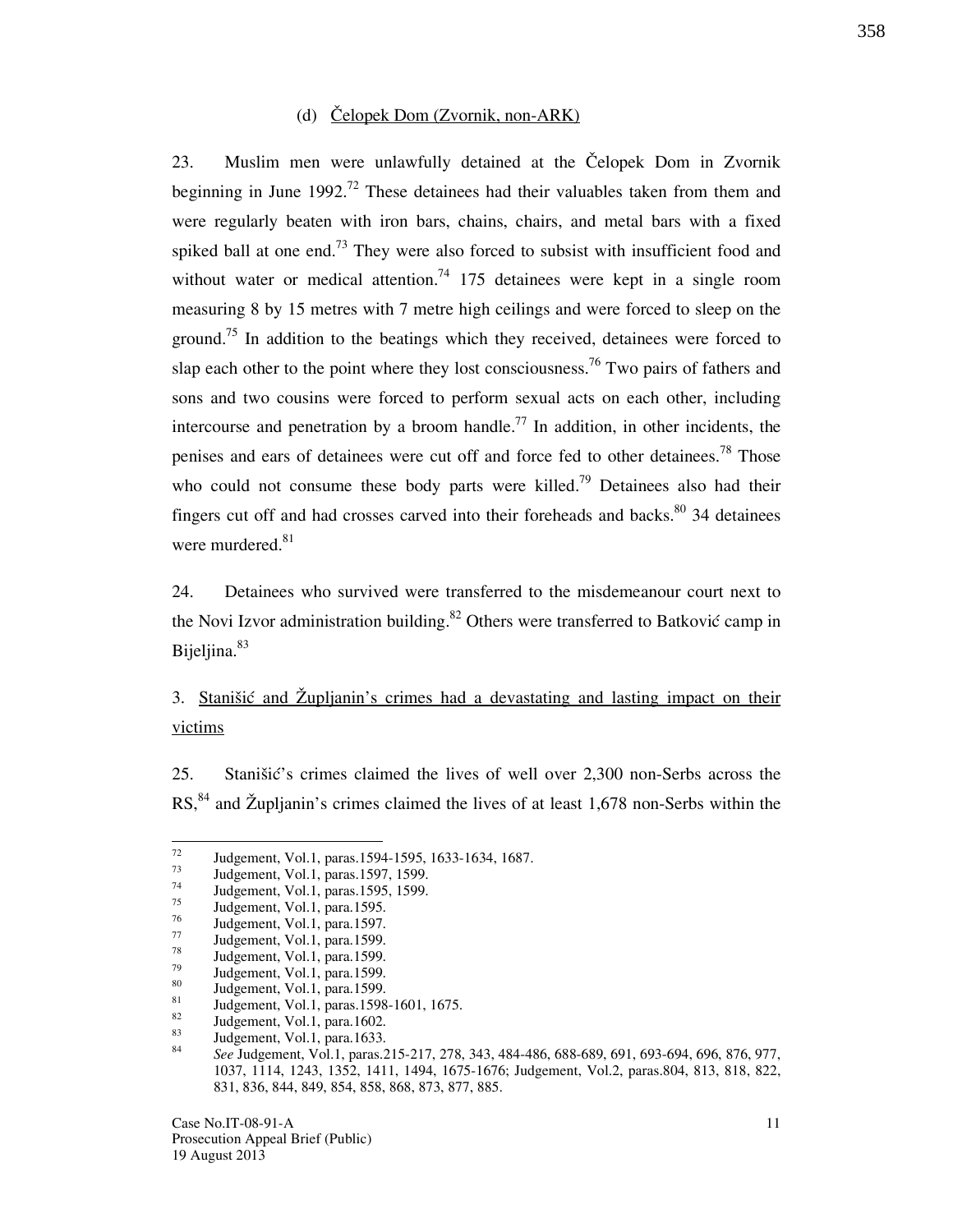ARK.<sup>85</sup> Many more were grievously injured; forced to suffer the loss of their homes, livelihood, community and family; and deprived of the means by which to start a new life elsewhere. As some examples:

- Sulejman Crnčalo was forced from his home in the non-ARK municipality of Pale in a convoy on 2 July 1992, and spoke of the impact which this had on him: "None of us wanted to leave our homes, our property and to go out into the world like a beggar. But we had to."86 Crnčalo left behind his home and all his property, in his words, "everything that I had accrued during my years of work."<sup>87</sup>
- ST048 witnessed first hand the horrors visited upon his wife and was himself severely mistreated. By 4 July 1992, ST048 had been detained at the Gacko SJB building for roughly one month.<sup>88</sup> That day he was taken from his cell to an office within the SJB building, handcuffed to the heating unit in the office, and told "[t]he show is going to start now".<sup>89</sup> His eyes half closed from the beatings which he had received, ST048 was forced to watch as his wife was raped.<sup>90</sup> His wife eventually managed to pull free from those who were raping her and escaped from the SJB building by jumping through a window, but shots were fired at her.<sup>91</sup> ST048 was then kicked in the face and suffered a broken nose and cheekbone.<sup>92</sup> ST048 has never seen his wife again.<sup>93</sup>
- Mirzet Karabeg was arrested in the ARK municipality of Sanski Most on 25 May 1992, and detained at the SJB remand facility.<sup>94</sup> He was held there and at the Betonirka factory for three months.<sup>95</sup> He was repeatedly beaten before he

 $rac{1}{85}$  See Judgement, Vol.1, paras.215-217, 278, 343, 484-486, 688-689, 691, 693-694, 696, 876, 977; Judgement, Vol.2, paras.805, 832, 845, 850, 859, 869.

<sup>&</sup>lt;sup>86</sup> Judgement, Vol.1, para.1336; Crnčalo, Exh.P1466.02, pp.17-18 (T.5401-5402).

 $^{87}$  Crnčalo, Exh.P1466.01, p.69 (T.5356).

 $\frac{88}{89}$  Judgement, Vol.1, paras.1211, 1214.

 $^{89}$  ST048, Exh.P2176, p.24 (0327-0445).

 $^{90}$  ST048, Exh.P2176, pp.24-25 (0327-0445-0327-0446).

 $^{91}$  ST048, Exh.P2176, p.25 (0327-0446).

 $^{92}$  Judgement, Vol.1, para.1214.

<sup>&</sup>lt;sup>93</sup> Judgement, Vol.1, para.1214; ST048, Exh.P2176, p.25 (0327-0446).

 $\frac{94}{95}$  Judgement, Vol.1, para.759.

Judgement, Vol.1, paras.759, 762-763.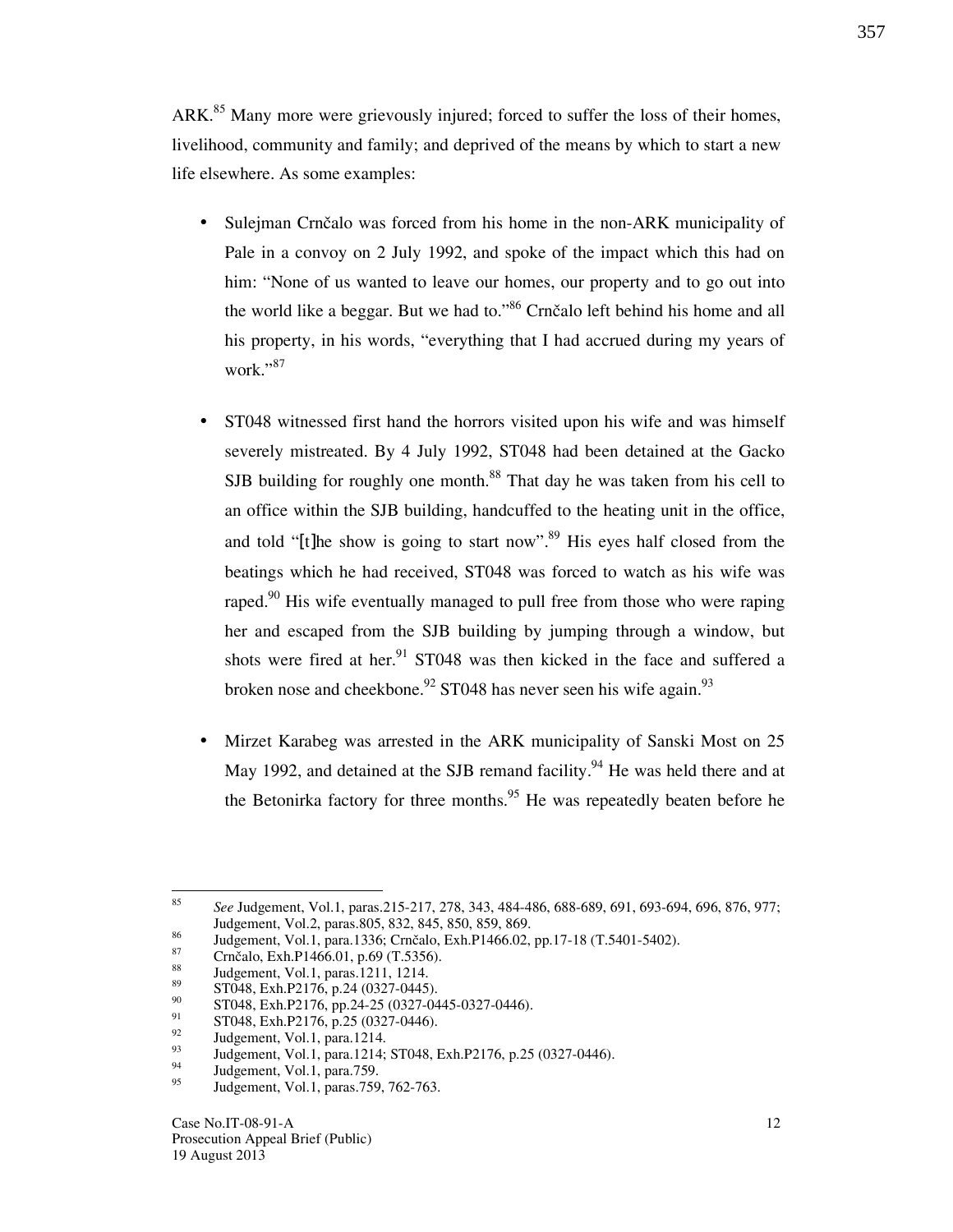was transferred to the Manjača camp.<sup>96</sup> He was beaten so severely that all of his teeth were knocked out, and he continued to feel pain ten years later.<sup>97</sup>

Former policeman ST253 was arrested in the ARK municipality of Teslić and detained at the SJB building and TO warehouse by many of his former colleagues.<sup>98</sup> He was detained for more than two months, and was threatened, abused and beaten on multiple occasions.<sup>99</sup> On one occasion, he was beaten so severely that he was immobile for 15 days, and required help to use the toilet.<sup>100</sup> When he was released, his mother no longer recognised him. His hair, previously black, had turned grey, and he had suffered a serious spinal injury.<sup>101</sup>

26. Each of Stanišić and Župljanin's victims—whose numbers stretch well over 100,000—have similar stories of harm, suffering and loss which the Chamber failed to adequately credit when imposing their sentences.

## C. The roles played by Stanisic and  $\tilde{Z}$ upljanin and the degree of their participation in the crimes justify higher sentences

27. The 22-year sentences imposed on Stanišić and Župljanin<sup>102</sup> failed to give adequate weight to their roles and the degree of their participation in the crimes.

28. Both Stanišić and Župljanin occupied leadership positions within the JCE. Stanišić was among the most senior Bosnian Serb figures within the JCE leadership. Within his own sphere in the ARK, Župljanin was no less a dominant presence. Although the Chamber noted that Stanistic and  $\tilde{Z}$ upljanin were "high level police officials",<sup>103</sup> it failed to give adequate weight in sentencing to its findings concerning the precise nature of their leadership roles.

<sup>96</sup>  $^{96}$  Judgement, Vol.1, para.762.

 $\frac{97}{98}$  Judgement, Vol.1, para.762.

 $^{98}$  Judgement, Vol.1, paras.845, 850, 854.

 $^{99}$  Judgement, Vol.1, paras.845, 850, 854-855.

 $100$  Judgement, Vol.1, para.855.

 $101$  Judgement, Vol.1, para.855.

 $\frac{102}{103}$  Judgement, Vol.2, paras.927-928.

Judgement, Vol.2, paras.927, 946.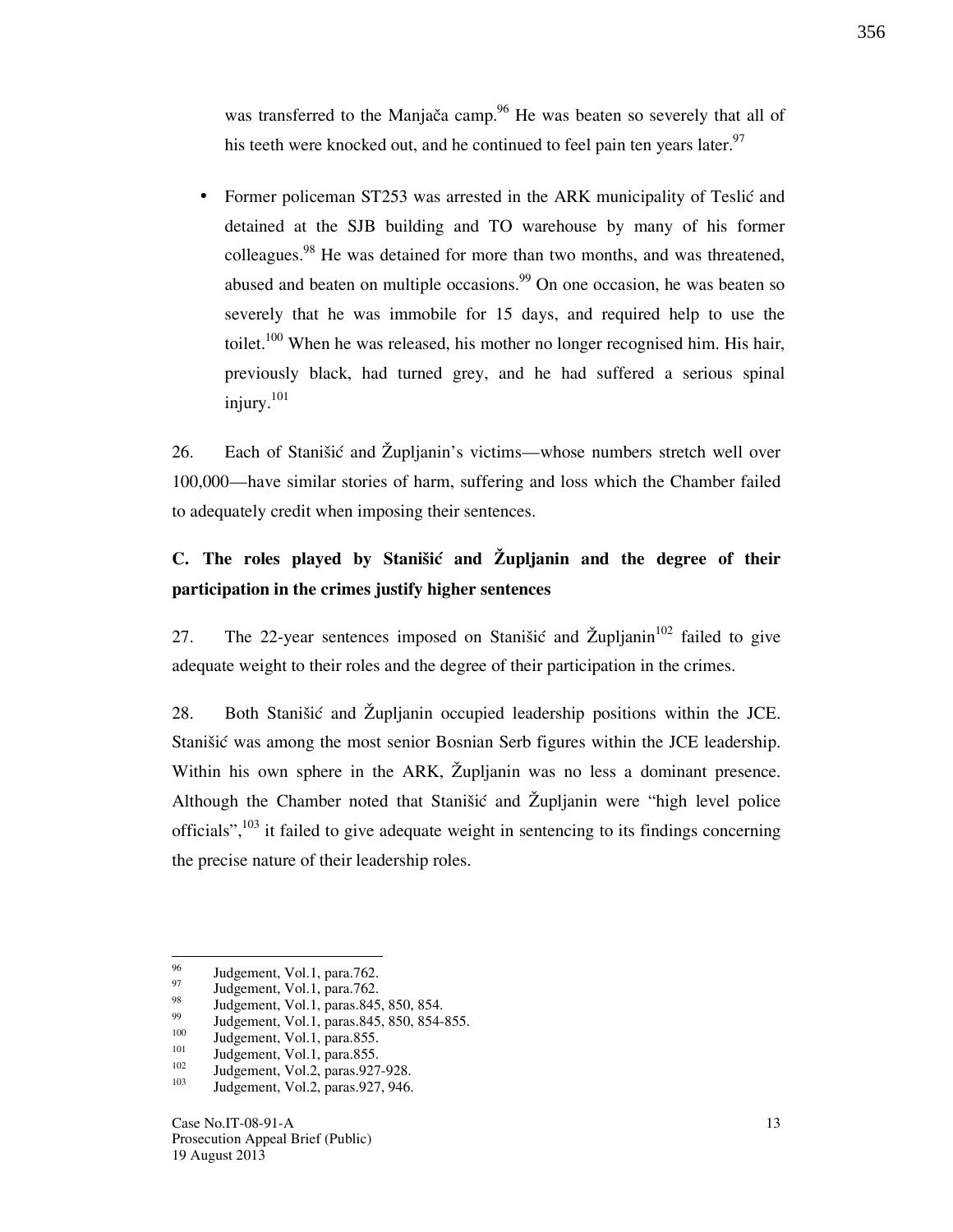29. Likewise, the Chamber considered that both Stanistic and  $\tilde{Z}$ upljanin incurred liability through their participation in a JCE.<sup>104</sup> Yet it failed to ascribe adequate weight in sentencing to the extensive and enduring nature of their participation as well as the importance of their participation to the implementation of the JCE. Although their participation was different in kind, both Stanišić and Zupljanin were intimately involved in the implementation of the JCE, participated in it over a lengthy period of time, and were highly important to its success. With others among the Bosnian Serb leadership, Stanišić worked to set the stage for the campaign of violence and then persisted in ensuring that Bosnian Serb MUP forces participated in this campaign across the RS. Zupljanin worked to implement this campaign of violence in the key region of the ARK. He also went beyond his participation in the JCE to persecute non-Serbs by ordering the appropriation of their property. He embraced the likelihood of killings to such an extent that he even accepted the risk of extermination within the ARK. By their conduct, both Stanistic and  $\tilde{Z}$ upljanin neutralized the RS police as a force for law and order, and turned them into agents of destruction—which was highly important to the implementation of the JCE and left the victims defenceless to the Serb Forces.

#### 1. Stanisić was among the most senior figures within the leadership of the JCE

30. Stanišić was a key member of the Bosnian Serb decision-making authorities.<sup>105</sup> By his own account, there were few who were more senior to him within the Bosnian Serb leadership.<sup>106</sup> He was a longstanding member of the SDS; a member of the Council of Ministers (a precursor to the RS Government) as of late 1991; the RS MUP Minister from 24 March 1992 until the end of the year; and a participant in the highest institutions of the Bosnian Serb leadership throughout 1992.<sup>107</sup> Stanišić was a powerful figure who through his membership in the most important institutions of the Bosnian Serb leadership was able to shape Bosnian Serb policy to further the ethnic cleansing campaign.<sup>108</sup>

<sup>104</sup>  $104$  Judgement, Vol.2, paras.928, 947.

Judgement, Vol.2, para.732.

<sup>106</sup>  $\frac{106}{107}$  See Judgement, Vol.2, para.564.

 $107$  Judgement, Vol.2, paras.542-543, 545, 549, 551, 554, 571-574, 729, 732.

Judgement, Vol.2, para.734.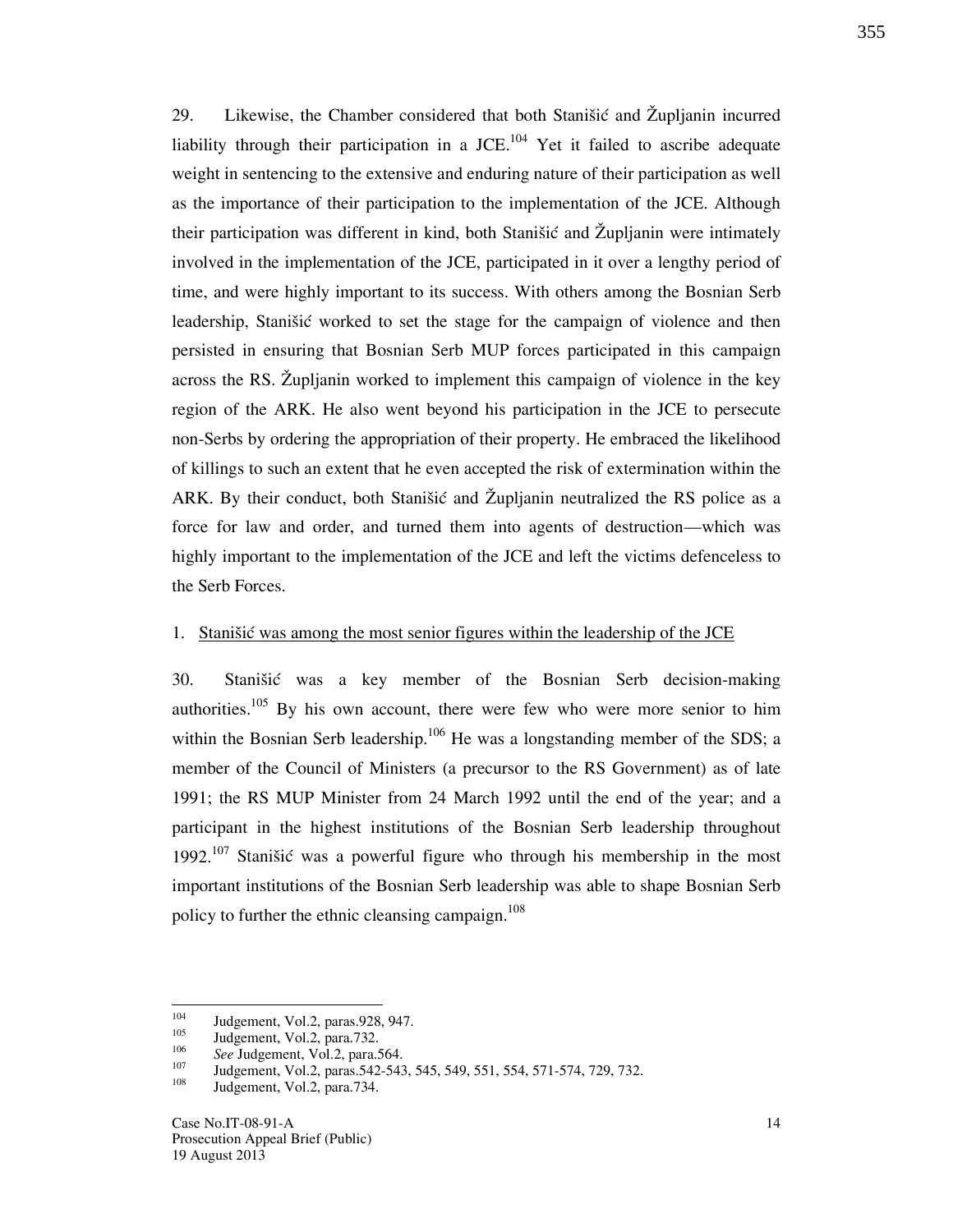31. Within the ranks of the Bosnian Serb leadership, Stanistic was also a trusted ally of Radovan Karadžić, the leader of the Bosnian Serbs and a leading member of the JCE.<sup>109</sup> Throughout 1992, Stanišić amply repaid Karadžić's trust by translating Karadžić's calls<sup>110</sup> for separation into concrete action on the ground.<sup>111</sup> Stanišić was sufficiently important to the JCE that Karadžić rejected calls for his removal as the RS MUP Minister and instead commended his performance. $112$ 

### 2. Stanišić's participation in the JCE was extensive and enduring

32. Stanišić was a key participant in the JCE throughout 1992 and made a deep and lasting contribution to it in a variety of ways. Stanistic helped create separate Bosnian Serb institutions, including the RS MUP. He populated the ranks of the RS MUP with those whom he knew would further the ethnic cleansing campaign and removed those who could have hindered it. He repeatedly ensured, in different ways, that his RS MUP forces advanced the ethnic cleansing campaign across the RS, and continued to do so, until the Bosnian Serbs had consolidated their territorial gains.

33. Beginning in January 1992, Stanišić played an important role in the preparations to violently take over municipalities across BiH. He participated in highlevel discussions concerning the division of territory and then forcefully ensured that priorities established in these discussions were realized on the ground through the creation of separate Bosnian Serb institutions.<sup>113</sup> His most prominent role in this process was in helping create the RS MUP.<sup>114</sup>

34. At the start of his tenure as RS MUP Minister, Stanišić removed non-Serbs who could have impeded the JCE through a practice whereby RS MUP personnel had to sign solemn declarations or face dismissal.<sup>115</sup> At the same time, Stanišić populated important positions within the RS MUP with like-minded individuals who would further the ethnic cleansing campaign. He stated that leading officials within the RS MUP should be members of the  $SDS<sub>116</sub>$  and appointed Serbs to key positions,

<sup>109</sup> Judgement, Vol.2, paras.565, 730. See also paras.132, 566, 568, 570.

<sup>110</sup> See e.g. Judgement, Vol.2, paras.167-170, 177-179, 182, 184, 188-190, 194, 201, 550. 111

See below paras.32-38.

<sup>112</sup> See Judgement, Vol.2, paras.568, 596.

<sup>113</sup>  $\frac{113}{114}$  See Judgement, Vol.2, paras.551, 554-557, 734.

Judgement, Vol.2, para.734. See also paras.554-556, 558, 560, 576-577, 596.

<sup>115</sup>  $\frac{115}{116}$  See Judgement, Vol.2, paras.576-577, 738.

Judgement, Vol.2, para.578.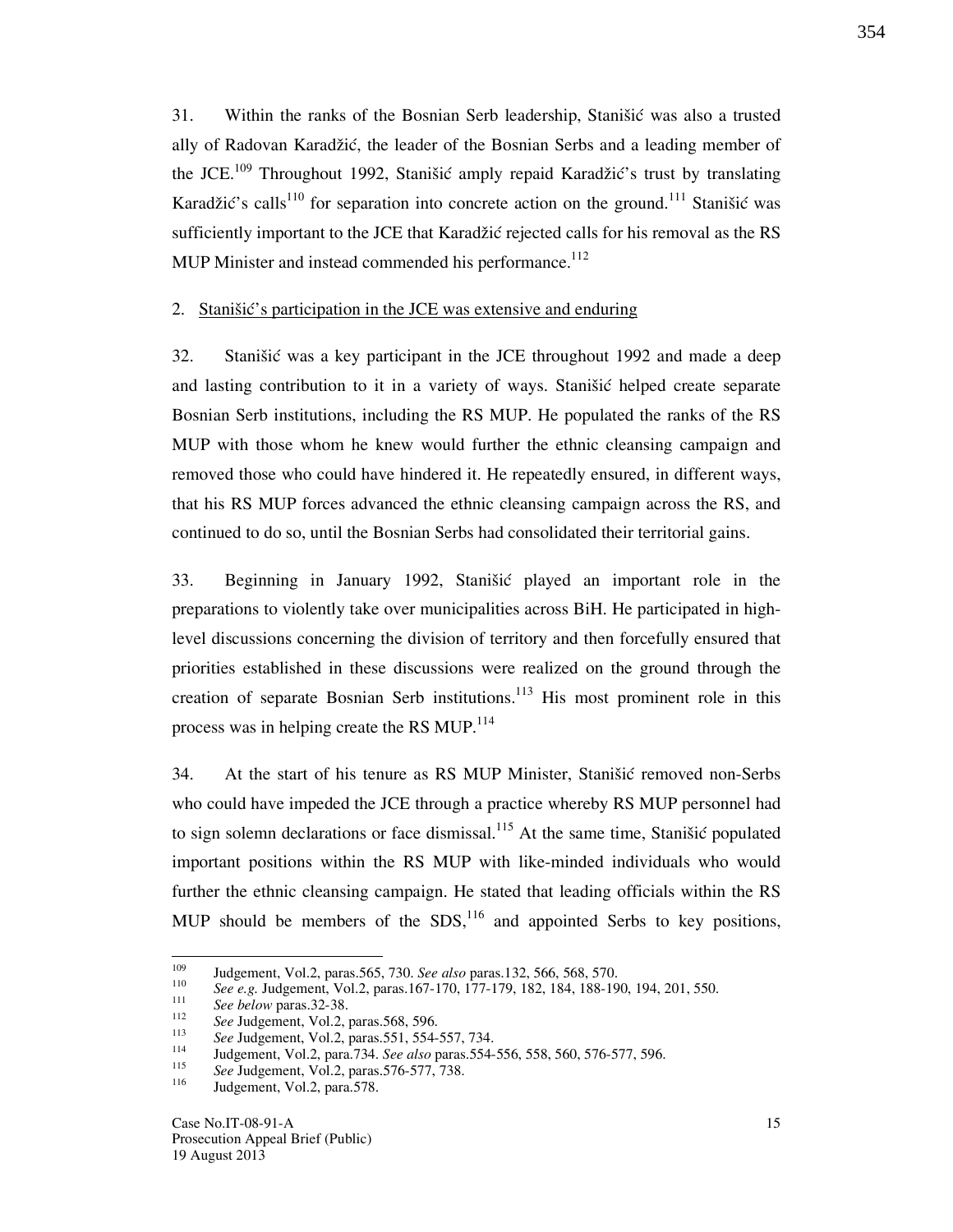including his co-Accused Župljanin and other JCE members such as CSB Chiefs Andrija Bjelošević, Krsto Savić and Predrag Ješurić, and Pale SJB Chief Malko Koroman.<sup>117</sup> Stanišić also knowingly populated the ranks of his reserve police with "thieves and criminals". $118$ 

35. When the JCE members unleashed their ethnic cleansing campaign, Stanistic's RS MUP forces were integral to it, playing a key role in the takeover of 19 of the 20 municipalities in which Stanistic was convicted of crimes, as well as in the mass expulsion campaign targeted at non-Serbs.<sup>119</sup> Among the RS MUP personnel who participated in this effort were the "thieves and criminals" within the ranks of Stanišić's reserve police. They manned checkpoints and detention facilities, and participated in the unlawful arrests, abuse and killings of non-Serbs, and in the theft and destruction of their property.<sup>120</sup>

36. Stanišić ensured that his RS MUP forces participated in the ethnic cleansing campaign. He faithfully implemented Karadžić's directive to place police whom the RS MUP did not need, at the army's disposal.<sup>121</sup> His RS MUP forces participated alongside the VRS and other Serb Forces in attacks against non-Serb settlements across the RS. During these attacks, the joint Serb Forces arrested, expelled, and killed non-Serbs; and also looted and destroyed non-Serb property.<sup>122</sup> Although Stanišić knew of crimes being committed by joint Serb Forces, he remained steadfast in his support of the JCE as he continued to allow his regular police to be deployed in joint operations.<sup>123</sup> He only sought to withdraw them from combat towards the end of 1992, when most of the territory claimed by the Bosnian Serbs had been consolidated.<sup>124</sup> Throughout the ethnic cleansing campaign Stanišić also failed in his duty to adequately discipline and dismiss those among his RS MUP forces who

<sup>117</sup> Judgement, Vol.2, paras.314, 579, 700, 744.

<sup>118</sup> <sup>118</sup> See Judgement, Vol.2, paras.599-600, 643; Exh.P1755, p.373.

Judgement, Vol.2, para.737.

<sup>120</sup> See e.g. Judgement, Vol.1, paras.157, 247, 263, 308, 310-311, 382, 395, 400, 408, 475, 522, 547-548, 567-568, 593, 655, 662, 669, 676, 689, 847, 871, 952, 963, 1216-1217, 1297, 1308, 1310, 1319, 1330, 1339, 1341-1342, 1348, 1352, 1374, 1397, 1399-1400, 1404, 1411, 1438, 1594, 1600, 1602, 1604-1605, 1607-1608, 1614, 1663; Judgement, Vol.2, paras.760, 771. 121

See Judgement, Vol.2, paras.584, 590-592, 739-740, 742. See also paras.581, 584, 588-589.

<sup>122</sup> See e.g. Judgement, Vol.1, paras.242, 245-248, 531-533, 537, 541, 546-547, 747, 749, 1208, 1263, 1266-1267, 1307-1311, 1313.

 $123 \text{Judgement, Vol.2, para.743.}$ 

Judgement, Vol.2, para.743.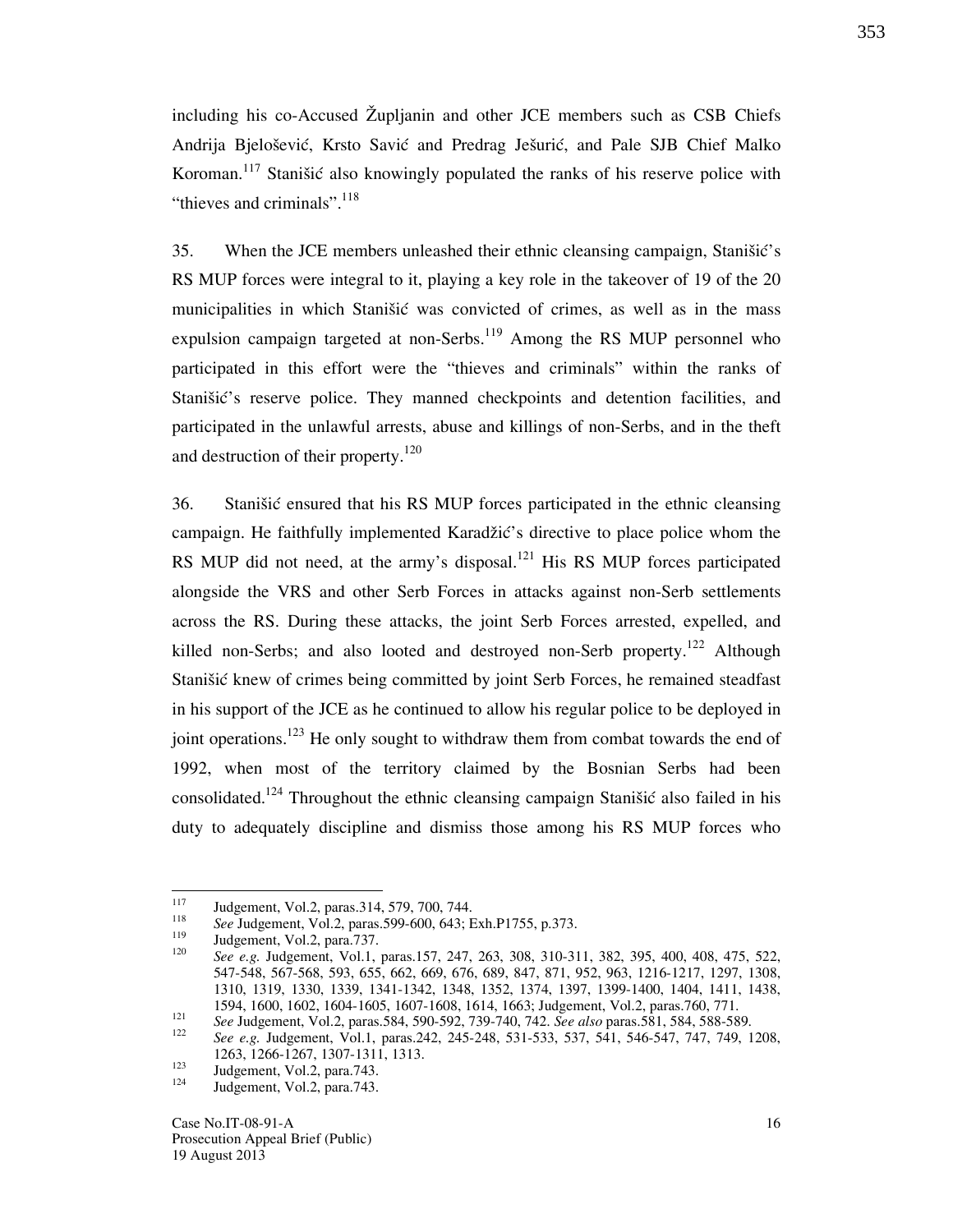committed crimes against non-Serbs.<sup>125</sup> Instead, he ensured that the RS MUP remained an important player in the ethnic cleansing campaign by leaving the JCE members within its ranks in place, thereby violating his professional obligation to protect and safeguard the non-Serb civilian population.<sup>126</sup>

37. Stanišić also delivered strong support for the ethnic cleansing campaign by endorsing the arbitrary detention and brutal mistreatment which non-Serbs systematically suffered across the RS. By mid-1992, Stanišić was aware of the unlawful detention and maltreatment suffered by thousands of non-Serbs across the RS.<sup>127</sup> Yet he failed to bring his ample authority to bear to ensure the closure of the numerous detention facilities under the control of RS MUP forces.<sup>128</sup> Instead, he persisted in allowing his forces to play a role in the operation of detention facilities.<sup>129</sup> Emblematic of this was an instruction he delivered in August 1992 when, well aware of the criminal disposition of his reserve forces and the vulnerability of non-Serb detainees, Stanišić nonetheless instructed his subordinates that the reserve police could assist the VRS in securing detention facilities.<sup>130</sup>

38. Finally, until the very end of 1992, Stanistic continued to provide additional support to the ethnic cleansing campaign by ordering that criminals within the ranks of the RS MUP be transferred to the VRS, thereby facilitating further crimes.<sup>131</sup>

3. Zupljanin played an important role in the leadership of the JCE in the ARK municipalities

39. With and on behalf of the Bosnian Serb leadership, Župljanin played an important role in the leadership of the JCE in the ARK municipalities. Not only was he a "key actor" in the takeover of Banja Luka<sup>132</sup>—a precursor to many of the subsequent takeovers and associated crimes in the charged municipalities—he was

<sup>125</sup> Judgement, Vol.2, paras.754, 757, 759.

<sup>126</sup> See Judgement, Vol.2, para.754.

<sup>127</sup> See e.g. Judgement Vol.2, paras.614-621, 624-625, 631-633, 638-639, 652, 689-692, 762-765, 768. See also Judgement, Vol.1, paras.835; Judgement Vol.2, paras.609, 627-628, 634-636, 768.

 $\frac{128}{129}$  Judgement, Vol.2, paras.760-761.

Judgement, Vol.2, paras.667, 760-761. 130

See Judgement, Vol.2, para.667. See also para.743. 131

See Judgement, Vol.2, paras.640-641, 644-645, 687, 749, 751; Exh.1D58; Exh.1D60, p.4. See also Judgement, Vol.2, para.613.

<sup>&</sup>lt;sup>132</sup> Judgement, Vol.2, para.495.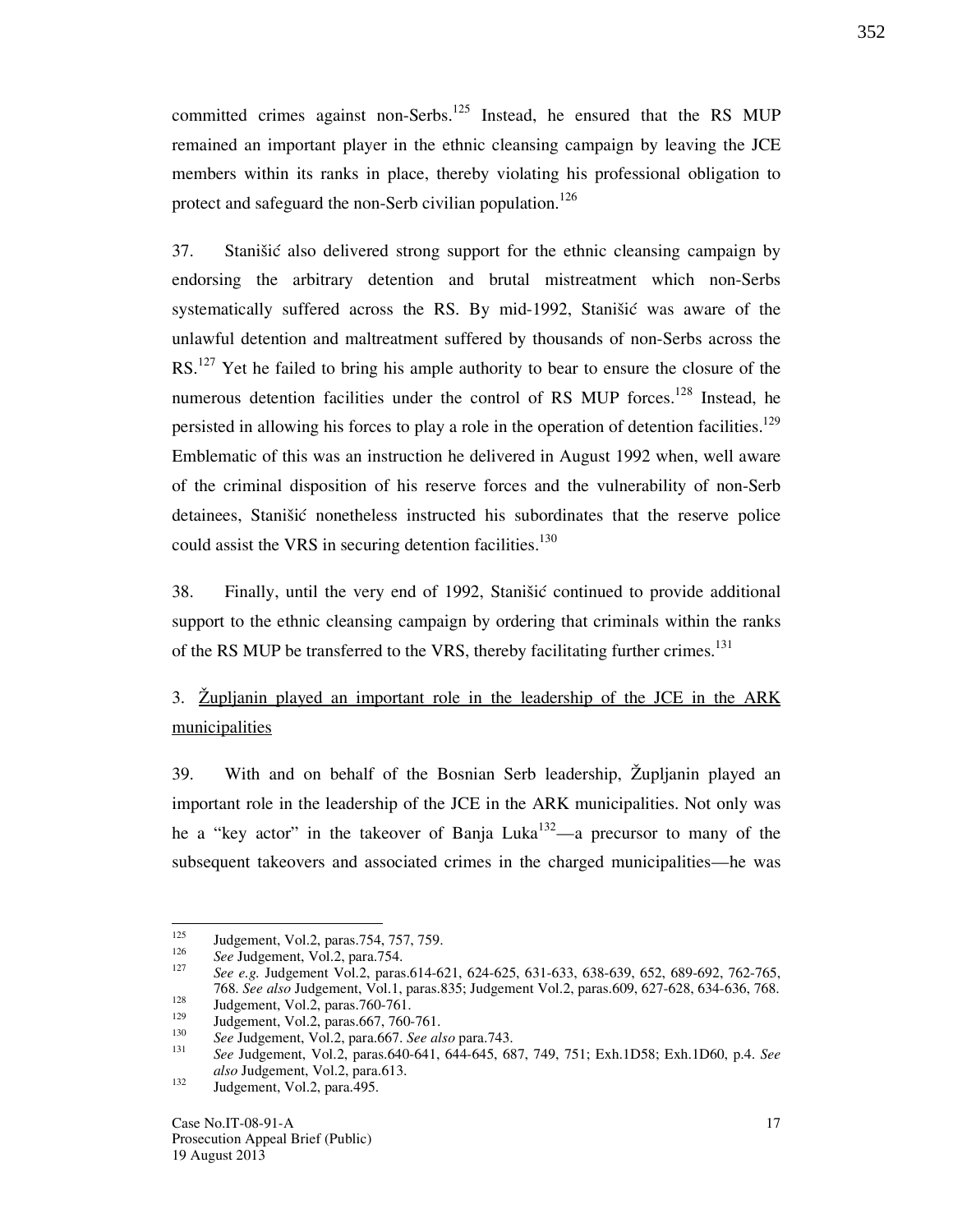also a key link between other top-level JCE members and the  $ARK$ ,<sup>133</sup> and between the police in the ARK and the ARK Crisis Staff. This followed from his position as Chief of the Banja Luka CSB ("the highest police authority in the ARK", both *de jure* and de facto),<sup>134</sup> his position as a member of the ARK Crisis Staff,<sup>135</sup> and his close ties with the  $SDS$ <sup>136</sup>

40. Effective coordination between the police and the crisis staffs—both at the regional and municipal level—was vital to the implementation of the  $JCE$ <sup>137</sup>  $\check{Z}$ upljanin delivered this coordination with gusto.<sup>138</sup> He held a firm grip upon the reins of power in the ARK municipalities by virtue of his eminence in both the police and the ARK Crisis Staff. He set and enforced the pattern for the symbiotic relationship between these institutions, which saw the inclusion (and implication) of his police subordinates in local decision-making while their manpower and resources was used to carry out crimes.<sup>139</sup> For example,  $\check{Z}$ upljanin ordered the police to carry out the disarming of non-Serbs in cooperation with other Serb Forces and the ARK Crisis Staff—a measure which was "instrumental" to the non-Serbs' subsequent forcible removal. $140$ 

#### 4. Župljanin's participation in the JCE was extensive and enduring

41. The Chamber's extensive findings demonstrate that  $\check{Z}$ upljanin was zealous in his implementation of the JCE. His participation, which was extensive and enduring,

 $\frac{1}{133}$  $E.g.$  Judgement, Vol.2, para.495 (recalling  $\tilde{Z}$ upljanin's assurance to Stanišić that "he was waiting for instructions and that, if a total blockade [of Banja Luka] was needed, it would be done").

 $\frac{134}{135}$  Judgement, Vol.2, para.493.

 $\frac{135}{136}$  Judgement, Vol.2, para.492.

Judgement, Vol.2, para.519 (referring to "the unreserved support given by top SDS leaders in the ARK to his appointment as Chief of the CSB and by his interactions with other SDS members; his attendance at the 14 February 1992 SDS Main Board meeting at the Holiday Inn in Sarajevo; and his contribution to the implementation of SDS policies in Banja Luka and in other ARK municipalities").

<sup>137</sup> See also Judgement, Vol.2, para.311 (finding that "Serb Forces, [the] SDS party structure, Crisis Staffs, and the RS Government [...] all shared and worked towards the same goal under the Bosnian Serb leadership"). 138

See below paras.41-44. 139

E.g. Judgement, Vol.2, paras.491 (municipal crisis staffs may have issued instructions to Serb Forces, including police), 492 (municipal crisis staffs implemented decisions of the ARK Crisis Staff, and Župljanin had similarly instructed the police to observe the instructions of the ARK Crisis Staff), 735 (local police leadership was included in the formulation and implementation of decisions taken by municipal crisis staffs, in accord with instructions from the RS Presidency, RS MUP and SDS). See also para.500.

<sup>&</sup>lt;sup>140</sup> Judgement, Vol.2, para.500.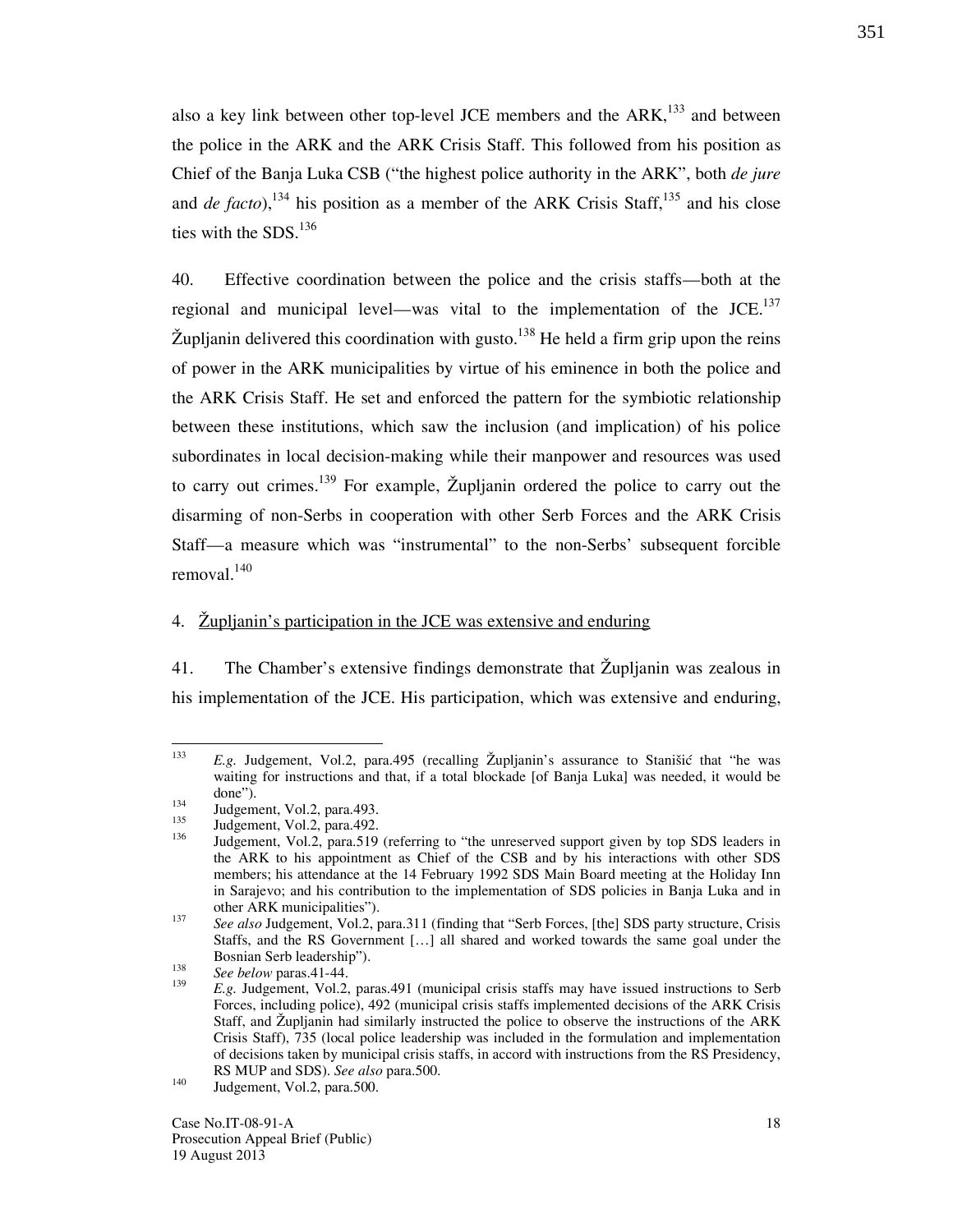is reflected in the number and variety of his JCE contributions over the whole period of the crimes.

42. As the Chamber noted, one of Župljanin's contributions to the JCE was his failure in his duty as a police officer to protect the non-Serb population under his care.<sup>141</sup> It expressly affirmed that this "was not merely the consequence of simple negligence" but "formed part of the decision to discriminate" against non-Serbs "and force them to leave the ARK Municipalities".<sup>142</sup> Moreover, Župljanin also actively used the police forces under his command to perpetrate the crimes. For example, he created the Special Detachment,<sup>143</sup> a unit over which he exercised "complete authority<sup>"144</sup> and which included members of the SDS-affiliated SOS group with whom he collaborated in the takeover of Banja Luka—and whom he knew had the reputation of being dangerous criminals.<sup>145</sup> Not only did members of the Special Detachment commit "heinous crimes"<sup>146</sup> in Banja Luka itself<sup>147</sup>—on Župljanin's own doorstep<sup>148</sup>—he also "dispatched platoons of the Detachment to participate in the takeovers, together with other Serb Forces, of various municipalities, including Kotor Varoš, Prijedor, and Ključ."<sup>149</sup> In the course of these deployments, the Special Detachment robbed, beat, humiliated, murdered and exterminated non-Serbs, as amply illustrated by the experiences of  $ST241$  and  $ST013$  in Kotor Varo $\check{s}$ <sup>150</sup> Yet despite knowing of his Special Detachment's crimes, Župljanin continued to deploy them and did nothing to discipline them.<sup>151</sup> To the contrary, as the Chamber

 $\frac{1}{141}$ <sup>141</sup>  $E.g. \text{ Judgement, Vol.2, para.518.}$ <br>
Indoement, Vol.2, para.510

 $142$  Judgement, Vol.2, para.519.

 $143$  Judgement, Vol.2, para.518.

 $144$  Judgement, Vol.2, para.501.

<sup>&</sup>lt;sup>145</sup> Judgement, Vol.2, para.499. See also para.514.

Judgement, Vol.2, para.499. 147

<sup>&</sup>lt;sup>147</sup> E.g. Judgement, Vol.2, paras.496-499.

<sup>&</sup>lt;sup>148</sup> Judgement, Vol.2, para.503.

<sup>&</sup>lt;sup>149</sup> Judgement Vol.2, para.502. See also para.518.

For example, ST241 recalled how he was arbitrarily arrested by the Special Detachment; robbed; beaten unconscious; imprisoned at the sawmill, SJB building and prison; and beaten daily until the local Special Detachment commander intervened on his behalf. See Judgement, Vol.1, paras.408, 412, 426. ST013 described the massacre at the Kotor Varoš medical centre, in which the Special Detachment took part. ST013's brother was killed; ST013 survived. After the killings, he was marched to Kotor Varoš prison, robbed, beaten until he was bleeding internally, abused, interrogated by the local Special Detachment commander, and imprisoned. See Judgement, Vol.1, paras.410-412, 420, 436-437, 442-443, 446, 450, 457-464, 485.

<sup>&</sup>lt;sup>151</sup> Judgement, Vol.2, para.505.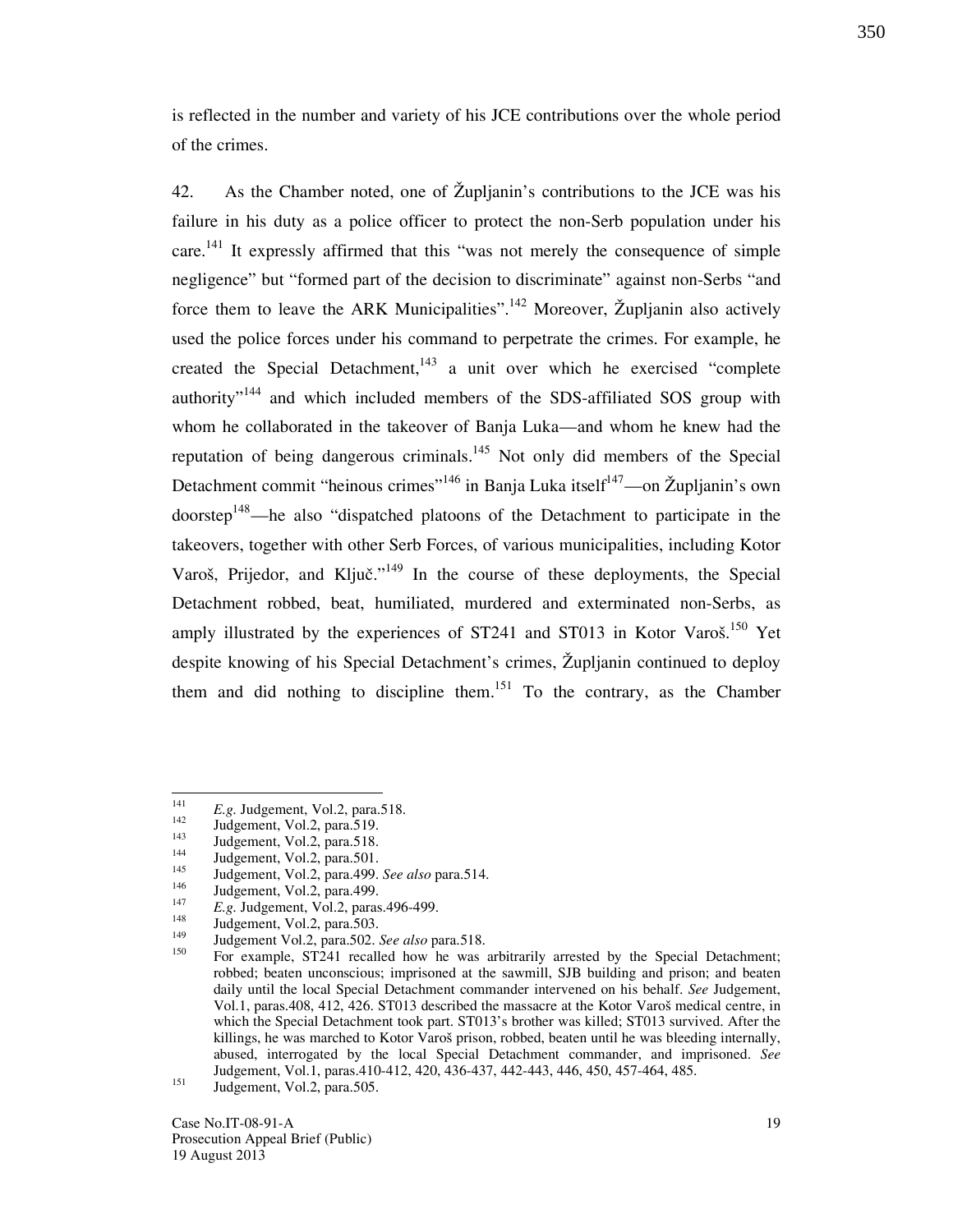concluded, Župljanin "granted [...] impunity for their crimes and encouraged their criminal behaviour."<sup>152</sup>

43. To enable the ethnic cleansing of non-Serbs, @upljanin not only turned a 'blind eye' to the commission of persecutory crimes (both by his Special Detachment and by other Serb Forces, including RS MUP police subordinates), he actively sought to frustrate investigations and to 'hush up' complaints. His efforts to create and maintain this "climate of impunity"<sup>153</sup> for persecutory crimes continued for months, and in full knowledge of the scale and brutality of the unfolding violence.<sup>154</sup> For example:

- When informed of violent crimes committed with police involvement against non-Serb detainees in two different municipalities and on two separate occasions, Zupljanin's callous answer was exactly the same: this sort of thing happens in war.<sup>155</sup>
- When Župljanin reported to Stanišić that the army and police had arrested and detained several thousand non-Serbs in the ARK who did not appear to have been involved in combat, he did not advocate their release. Instead, he suggested that they could be used as "hostages" and exchanged for Serb prisoners. Indeed, his omission to take adequate measures to stop either the mass arrests or the involvement of the police in the mass arrests was itself a "significant contribution  $[\dots]$  if not a substantial one."<sup>156</sup> As the Chamber concluded, Župljanin "agreed" with the policy and "actively participated in  $it$ ".<sup>157</sup>
- Despite knowing of the criminal excesses of Prijedor SJB chief Simo Drljača and his subordinates,<sup>158</sup> Župljanin made no effort to remove Drljača from his

<sup>152</sup>  $152$  Judgement, Vol.2, para.505.

<sup>153</sup> Judgement, Vol.2, paras.518-519. See also paras.513-514.

<sup>154</sup> E.g. Judgement, Vol.2, paras.503, 506-510.

<sup>155</sup> See Judgement, Vol.2, para.508 (Prijedor). See also Judgement, Vol.1, paras.838, 849 (Teslić). Although  $\check{Z}$ upljanin did eventually take action against the Mice Group in Teslic, this was to address the nuisance that it posed to the Serb municipal authorities, and not its crimes against non-Serbs. Judgement, Vol.2, para.515.

 $\frac{156}{157}$  Judgement, Vol.2, para.510.

 $157$  Judgement, Vol.2, para.511.

Judgement, Vol.2, paras.503, 506, 508-510, 515.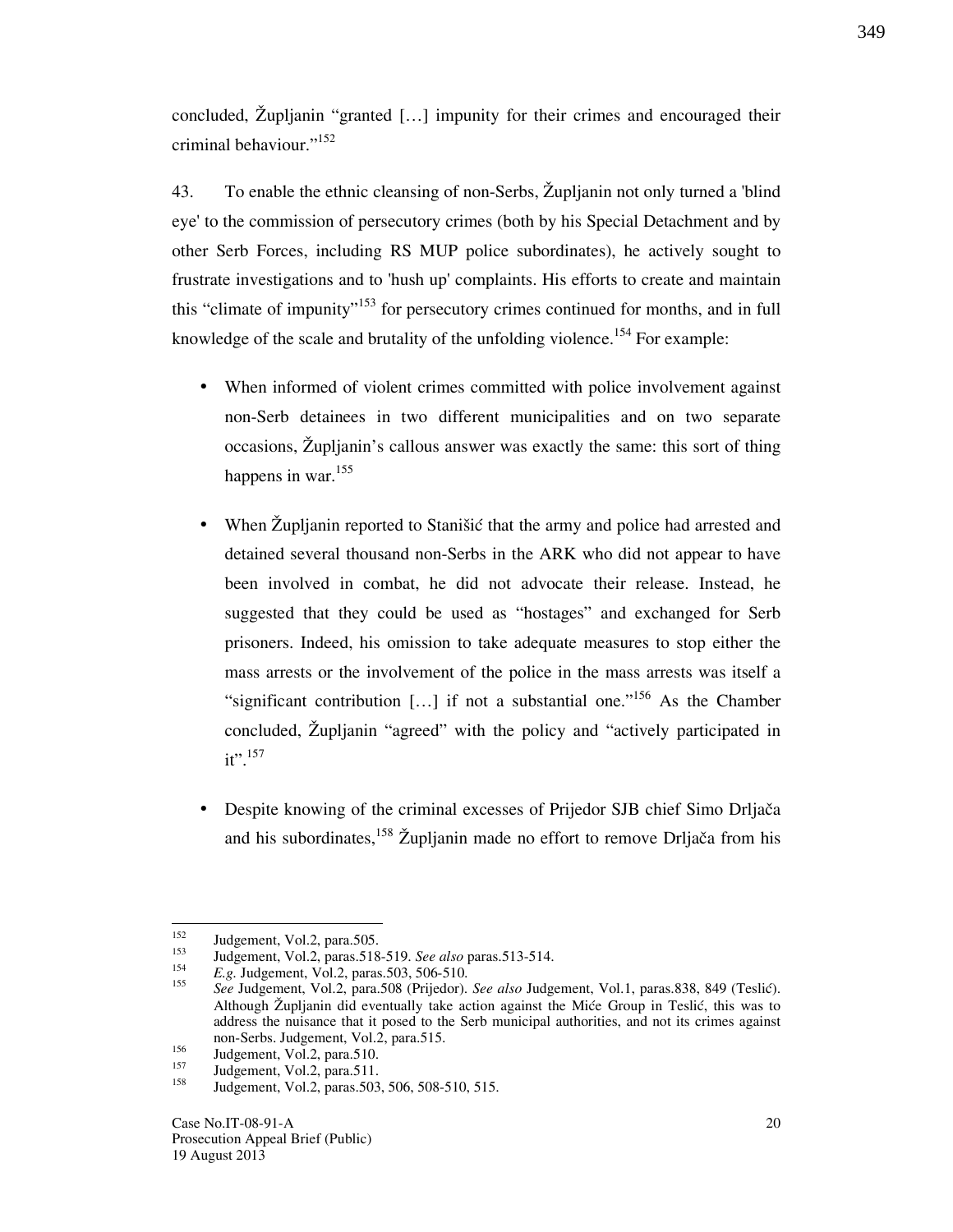post.<sup>159</sup> Župljanin had appointed him—with retroactive effect to the date of the takeover of Prijedor municipality—only a short time before.<sup>160</sup>

And when (rarely) a criminal investigation was launched, Zupljanin not only made sure that the investigation was ineffective, he also persisted in relying on the perpetrators responsible for the crime.<sup>161</sup> For example, he knowingly misled the public prosecutor as to the identities of victims murdered by the Prijedor police in front of Manjača camp in early August 1992.<sup>162</sup> As he had done before, Župljanin also obstructed the investigation into the massacre at Korićanske Stijene by filing a report attributing it to "unknown" perpetrators, despite having received information implicating the Prijedor police.<sup>163</sup> He then continued to order the Prijedor SJB to secure buses transporting non-Serb detainees.<sup>164</sup>

# 5. Beyond his participation in the JCE, Župljanin persecuted non-Serbs by ordering the appropriation of their property

44. In addition to his responsibility as a JCE member,  $\check{Z}$ upljanin was also convicted of ordering the persecution of non-Serbs by the appropriation of property.<sup>165</sup> Thus, on 31 July 1992, he exercised his personal authority to instruct the SJBs in the ARK municipalities to implement a decision of the ARK Crisis Staff—of which he was a member<sup>166</sup>—that non-Serbs ejected from their homes should be prevented from taking more than 300 DMs in cash with them.<sup>167</sup> This measure not only enriched the RS, it was done to increase the harm to the victims. Beyond the scope of the JCE—whose common objective was to permanently remove non-

<sup>159</sup>  $^{159}$  Judgement, Vol.2, para.515.

 $^{160}$  Judgement, Vol.1, para.507.

<sup>&</sup>lt;sup>161</sup> Judgement, Vol.2, paras.516, 519.

 $\frac{162}{163}$  Judgement, Vol.2, para.516.

Judgement, Vol.2, para.517. See further Judgement, Vol.1, paras.645, 647; Judgement, Vol.2, paras.468, 476, 480 (ST023 testified that  $\tilde{Z}$ upljanin had personally attended the crime scene within two or three days, together with Drljača and members of the Prijedor police unit responsible for the killing; Zupljanin accepted Drljača's self-serving assertion that an investigation could not be carried out because the police officers with custody of the Korićanske Stijene victims were deployed on the battlefield).

<sup>164</sup>  $E.g. \text{Judgement, Vol.2, para. } 478.$ 

 $^{165}$  Judgement, Vol.2, paras.409, 512, 526.

Judgement, Vol.2, para.492.

<sup>167</sup> E.g. Judgement, Vol.2, para.512.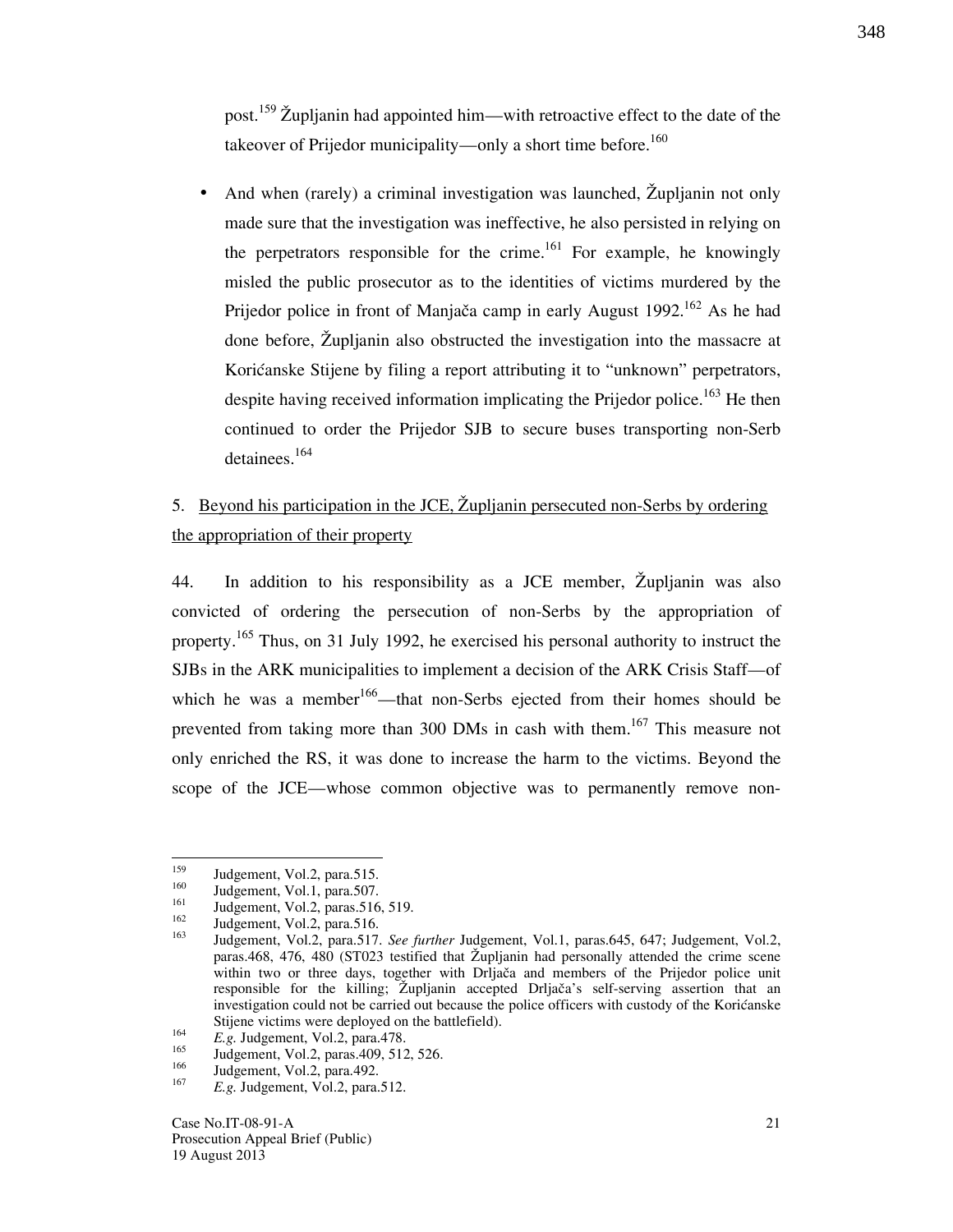Serbs<sup>168</sup>—it resulted in denying victims the means to start a new life elsewhere. Although the Chamber recognised in its gravity assessment that  $\check{Z}$ upljanin's criminal responsibility extended beyond participating in the JCE,  $^{169}$  it failed to give adequate weight to the implications of its factual findings in the sentence that it imposed.

# 6. @upljanin embraced the likelihood of killings to such an extent that he accepted the risk of extermination

45. As noted above,<sup>170</sup> the Chamber additionally convicted Župljanin for extermination pursuant to JCE III, observing that he had actual "knowledge of the murders committed by some of his subordinate forces against the non-Serb civilian population and nevertheless continued to task these forces for operations involving the non-Serb population."<sup>171</sup> In other words, Župljanin embraced the likelihood of killings to such an extent that he was even willing to accept mass slaughter extermination—as a possible consequence of his conduct. This speaks volumes of Župljanin's deep and committed participation in the JCE.<sup>172</sup> This factor is not sufficiently reflected in Župljanin's sentence.

# 7. The participation of Stanisic and Župljanin was highly important to the implementation of the JCE

46. Whereas the Chamber correctly identified factors aggravating Stanišić and  $\tilde{Z}$ upljanin's responsibility on the basis of their abuse of their superior positions in misusing their powers to participate in the JCE, $^{173}$  it did not give adequate weight in the sentences which it imposed to the importance of their role in neutralizing the police as a force for law and order, and its subversion into a unit of destruction and terror.

47. Stanišić and Župljanin's participation in the JCE had two faces. Of itself, and as described above,  $174$  their participation in the JCE was extensive and enduring (a factor to which the Chamber did not give sufficient weight in sentencing). Stanišić

<sup>168</sup> Judgement, Vol.2, para.313. 169

Compare Judgement, Vol.2, para.947 with para.928. 170

 $\frac{1}{171}$  See above fn.27.

Judgement, Vol.2, para.775.

<sup>172</sup>  $\frac{1}{2}$  See above paras.41-43.

Judgement, Vol.2, paras.929, 948.

<sup>174</sup> See above paras.32-38, 41-43.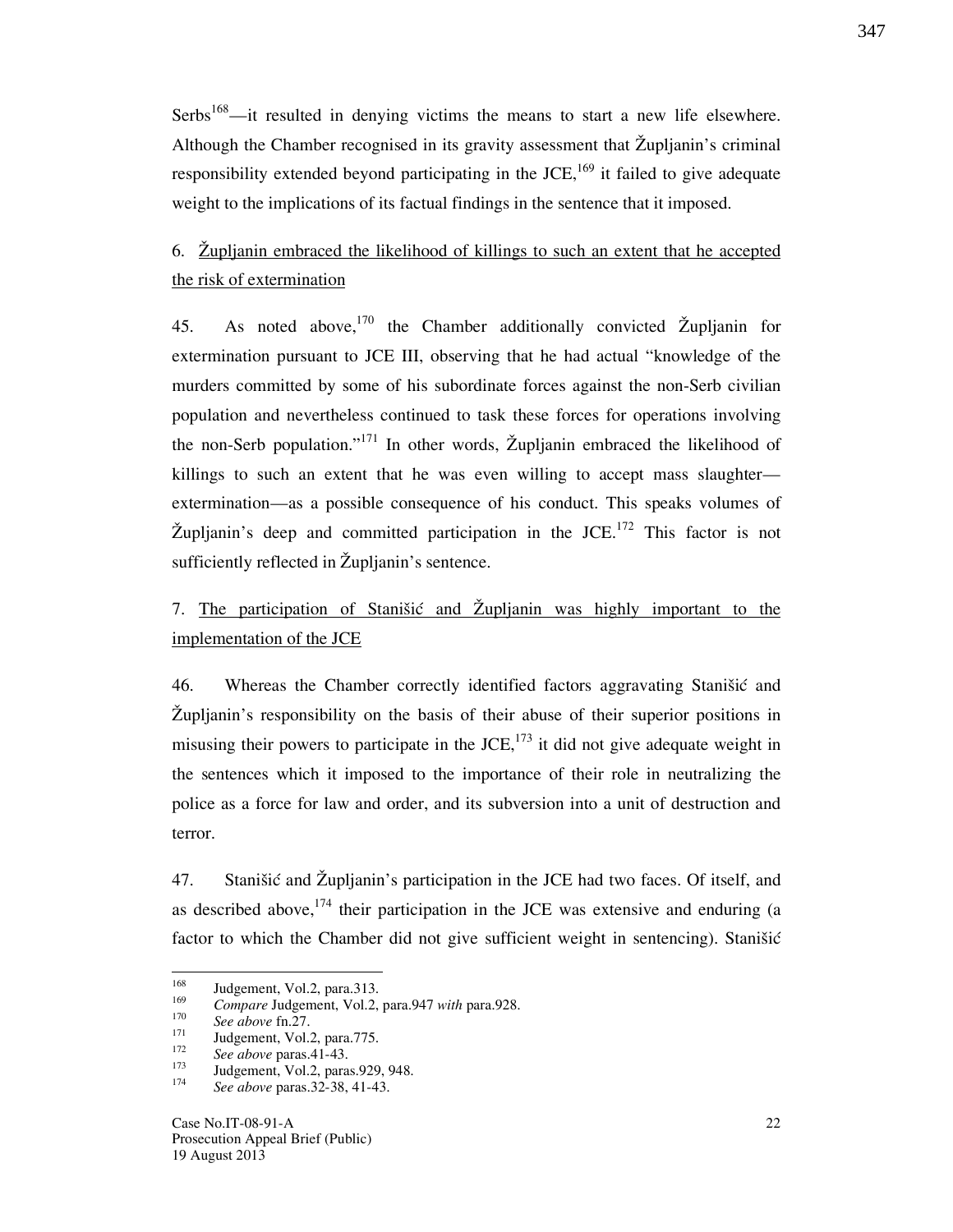played an important role in creating the RS MUP and other Bosnian Serb institutions, and both he and Župljanin provided the JCE members with personnel to carry out the planned and foreseen crimes and took other practical measures to further the ethnic cleansing campaign. In addition, however, their willingness to subvert the ideals of a professional police force by joining the JCE as leading MUP officials also ensured that neither the RS nor the ARK had any force capable of opposing the JCE members' plan. Neutralizing the RS MUP in this fashion—which for a time was the only official armed force of the  $RS^{175}$ —gave their fellow JCE members the guarantee of noninterference with the common criminal purpose. This allowed the crimes to be committed in the appalling and flagrant manner found by the Chamber as the victims were rendered defenceless to the Serb Forces. If Stanistic and Zupljanin had remained true to their duty, some vestige of law and order would have remained in the RS and the ARK for all sides of the conflict. There would have been some organised force to oppose the JCE, however token.

48. The very grave consequences of Stanistic and Župljanin's willingness to betray the trust vested in them as police officials (by neutralizing the police as a force dedicated to law and order) were not given sufficient weight by the Chamber.

# D. Stanišić and  $\mathring{Z}$ upljanin's sentences fall outside the range imposed in similar cases

49. The Chamber's manifest failure to give adequate weight to the gravity of Stanišić and Župljanin's crimes, and to their roles and the degree of their participation, is also apparent from reference to the sentencing practice in other related cases.<sup>176</sup> The sentences imposed on Stanišić and Župljanin are completely out of "reasonable proportion"<sup>177</sup> with the sentences imposed in previous cases for components of the very same crime-base. Such cases indicate that sentences which

23

 $\frac{1}{175}$  $s^{175}$  See Judgement, Vol.2, paras.6, 113.

<sup>176</sup> The Chamber failed to cite or to consider the Tribunal's sentencing practice in earlier related cases. See Judgement, Vol.2, paras.888, 927-928, 946-947. Cf. Čelebići AJ, para.757 (emphasis omitted) ("[a]s the number of sentences imposed by the Tribunal increase, there will eventually appear a range or pattern of sentences imposed in relation to persons where their circumstances and the circumstances of their offences are generally similar. When such a range or pattern has appeared, a Trial Chamber would be obliged to consider that range or pattern of sentences, without being bound by it".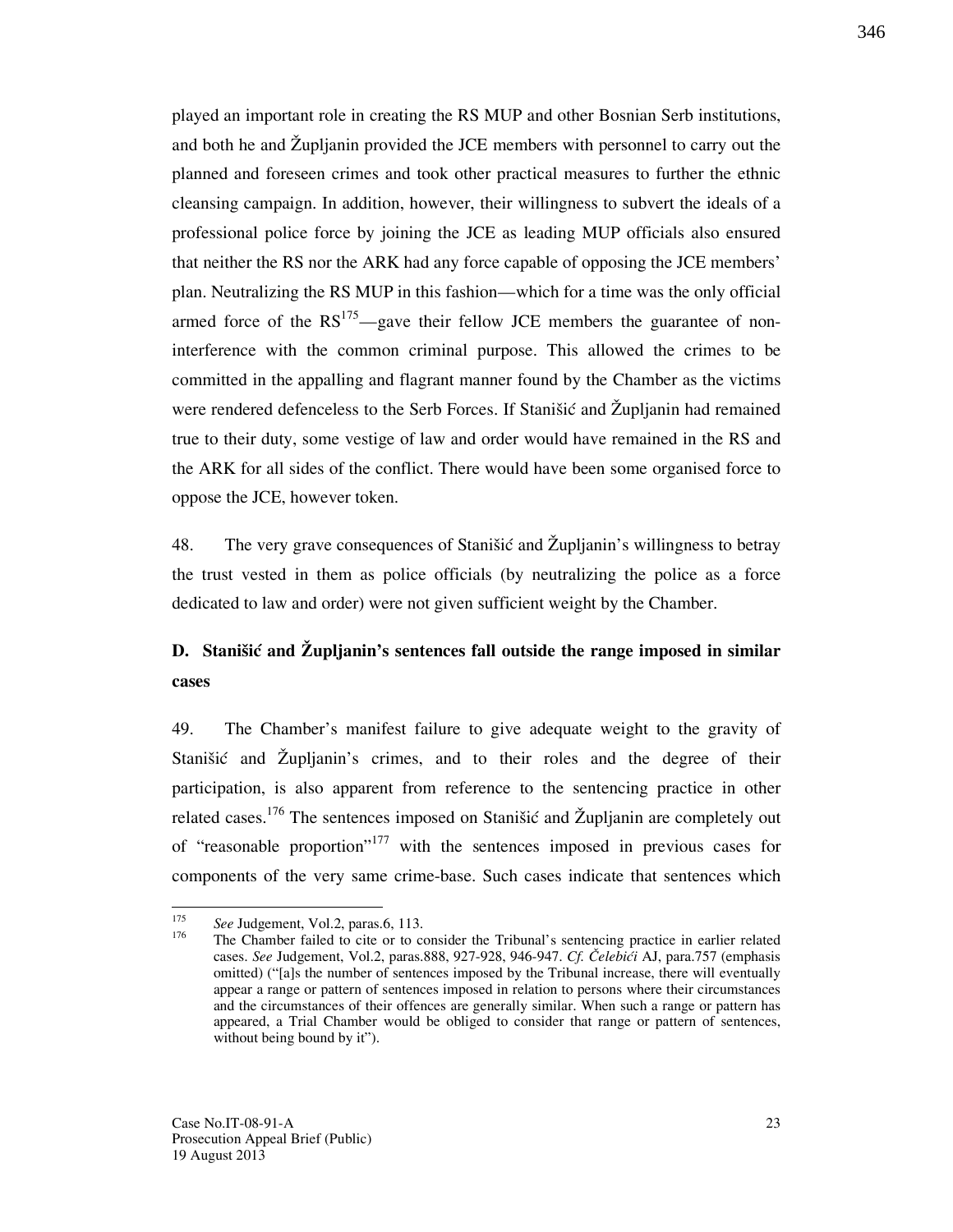fall at least within the range of  $30 - 40$  years should be imposed on Stanistic and  $\check{Z}$ upljanin.<sup>178</sup> Nor in any event do the individual circumstances of either Stanišić or @upljanin justify the manifestly inadequate sentences imposed—indeed, they compel the opposite conclusion.

1. Similar cases show that sentences which fall at least within the range of 30 - 40 years should be imposed on Stanistic and  $\tilde{Z}$ upljanin

50. The Braanin and Stakić cases are of particular relevance to the assessment of Stanišić and Župljanin's sentences, and demonstrate that the Chamber should properly have imposed sentences which fell at least within the range of 30 - 40 years.

- In Brdanin, although the Accused was only convicted as an aider and abettor,  $179$  he was convicted of crimes committed in 13 municipalities in the ARK (of which seven are common to those charged in this case).<sup>180</sup> Yet the Appeals Chamber imposed a sentence of 30 years<sup>181</sup>—even though Brdanin was convicted for fewer municipalities than Stanišić and of a less grave form of responsibility<sup>182</sup> than either Stanišić or Župljanin.
- In *Stakić*, the Accused was convicted as a member of a local JCE to deport and persecute Bosnian Muslims and Bosnian Croats in just one of the municipalities charged in this case: Prijedor.<sup>183</sup> Yet the Appeals Chamber

-

<sup>177</sup> See Jelisić AJ, para.96. This reasoning was cited with approval in Babić SAJ, para.33; Kordić AJ, para.1064. See also Čelebići AJ, paras.756-758, especially 757. But see, e.g., Ntabakuze AJ, para.298.

<sup>&</sup>lt;sup>178</sup> At trial, the Prosecution recommended the imposition of a life sentence on both Stanišić and Župljanin. E.g. T.27462 (30 May 2012). This reflected the nature of the case charged, which included all the crimes in the scope of the JCE I. In this appeal, the Prosecution has adjusted its recommendation in recognition of the Chamber's findings (distinguishing between JCE I and JCE III crimes, and acquitting Stanišić of extermination).

<sup>179</sup> <sup>179</sup> E.g. Brdanin AJ, paras.229, 241, 290, 304, 321.

The common municipalities are Banja Luka, Donji Vakuf, Ključ, Kotor Varoš, Prijedor, Sanski Most and Teslić.

<sup>181</sup> Brdanin AJ, para.506 (reducing Brdanin's sentence by only two years from that imposed at trial, notwithstanding the overturning of certain convictions or incidents underlying certain convictions, having regard to "the relative gravity of the crimes  $[\dots]$  for which Brdanin's convictions have been upheld"). 182

 $E.g.$  Mrkšić AJ, para.407. 183

E.g. Stakić AJ, paras.73, 83-84, 89. Similar to this case, other crimes such as extermination and murder were determined by the Appeals Chamber to have been JCE III crimes since they were natural and foreseeable consequences of the JCE I, to which Stakić was reconciled. E.g. Stakić AJ, para.98.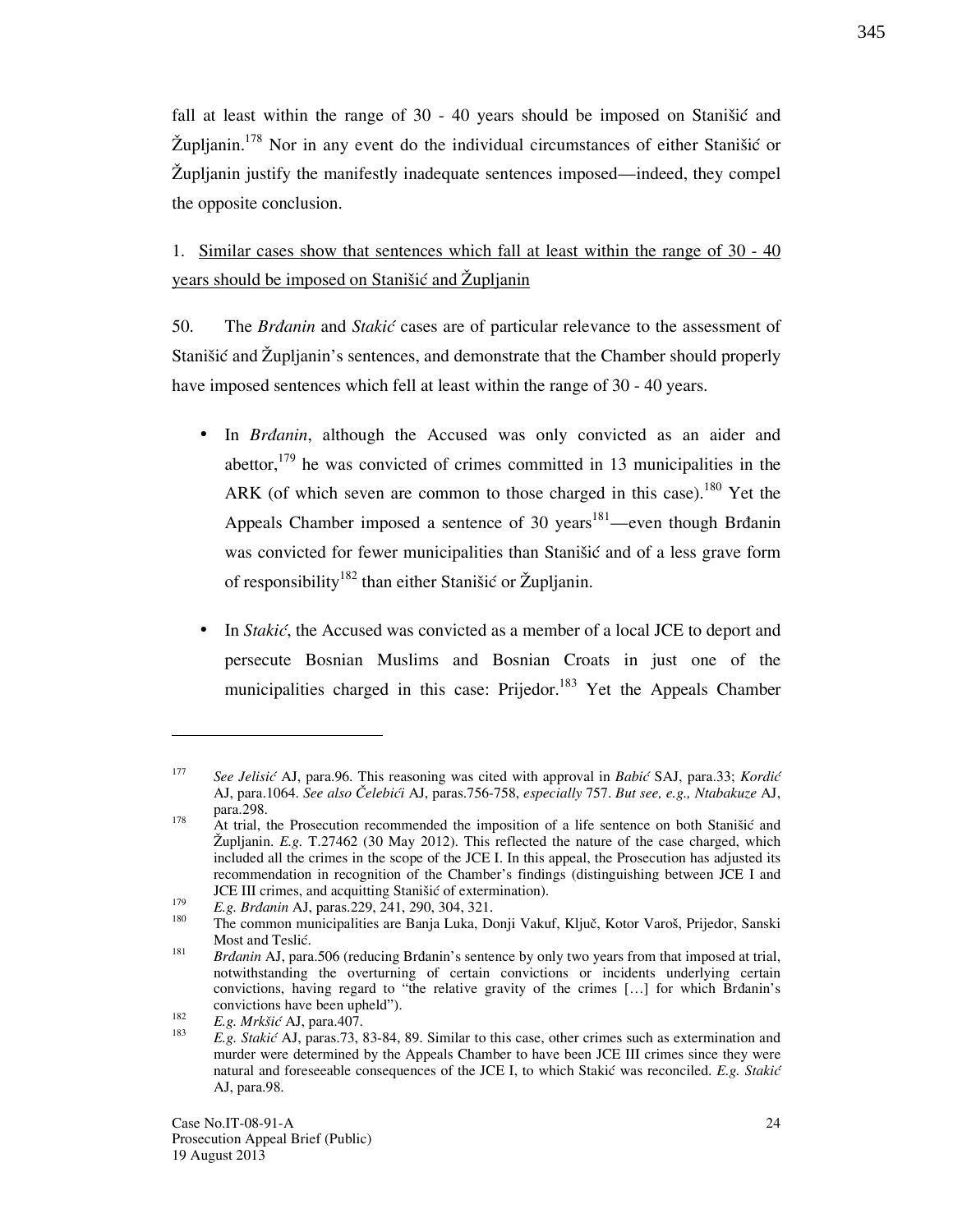imposed a sentence of 40 years<sup>184</sup>—even though Stakić was convicted for far fewer municipalities than either Stanišić or Župljanin.

51. Other cases decided by this Tribunal likewise demonstrate that a sentence of 22 years is erroneous for an accused convicted as a JCE member after a contested trial of crimes in eight or more municipalities of BiH.<sup>185</sup> For example, Zoran Zigić was sentenced to 25 years for crimes at the camps in Prijedor alone.<sup>186</sup> Despite the mitigating effect of a timely guilty plea, $^{187}$  self-confessed perpetrators of crimes in single municipalities charged in this case have still been sentenced in the range of 8 - 40 years notwithstanding their plea of guilt.<sup>188</sup> Even the lightest of these sentences, when compared to the number of municipalities in which Stanistic and  $\check{Z}$ upljanin committed the most serious crimes, demonstrates the inadequacy of the sentences imposed in this case.

### 2. The mitigating factors recognized by the Chamber do not justify the manifestly inadequate sentences imposed

52. The Chamber noted the existence of certain mitigating factors for both Stanišić and Župljanin, and indicated the very limited weight which it afforded to them.<sup>189</sup> None of these factors justified the manifestly inadequate sentences imposed.

 184  $\frac{184}{185}$  Stakić AJ, para.428.

The Krajišnik and Plavšić cases are not inconsistent with this view—the sentencing decisions in each case were made in exceptional circumstances, which are not repeated here. In Krajišnik, the Appeals Chamber not only reduced Krajišnik's responsibility as a JCE member to crimes in just seven Bosnian municipalities (as opposed to the 35 determined by the Trial Chamber), it also overturned a number of entire counts. It reduced his sentence from 27 years to 20 years accordingly. In any event, the Prosecution took the position on appeal that even the 27-year sentence was manifestly inadequate. Although the Prosecution appeal was unsuccessful, the Appeals Chamber did accept that the sentence should not be "out of reasonable proportion" with Brdanin and Stakić. Krajišnik AJ, paras.780, 782-783, 796-797, 819. In Plavšić, although the Accused pleaded guilty to persecutions across the municipalities of BiH, the Chamber gave weight to "the age of the accused and the significant mitigating factors connected with her plea of guilty and post-conflict conduct" (including her efforts to significantly advance the implementation of the Dayton peace process, "under difficult circumstances in which she manifested courage"), and so imposed a sentence of 11 years. Plavšić SJ, paras.85, 128, 130, 132.

<sup>186</sup>  $E.g. Kvočka AJ$ , para.716 (affirming the Trial Chamber's sentence). 187

E.g. Zelenović SAJ, paras.16-18. 188

E.g. Banović SJ, para.94 (eight years for crimes at the Keraterm and Omarska camps in Prijedor); Mrda SJ, para.129 (17 years for the crime at Korićanske Stijene); D.Nikolić SAJ, Disposition (20 years for crimes at Sušica camp in Vlasenica); *Jelisić* AJ, Disposition (affirming 40 years for crimes in Brčko).

<sup>189</sup>  $E.g.$  Judgement, Vol.2, paras.933-934, 936 (recognizing *propio motu* Stanišić's voluntary surrender, cooperation while on provisional release, and good character, but expressly affording "little weight" to the evidence of his character),  $952-953$  (recognizing  $\check{Z}$ upljanin's good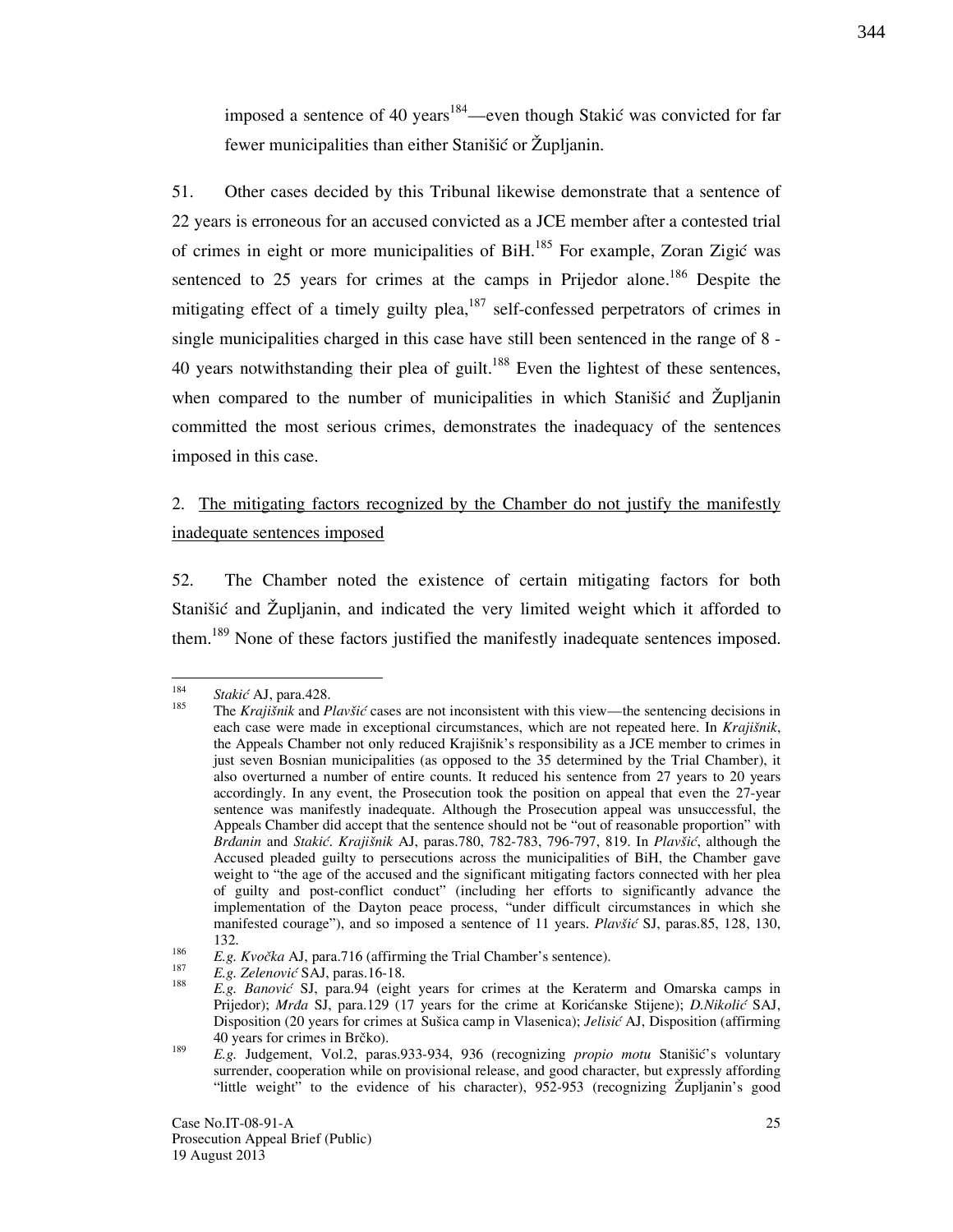This is especially apparent, moreover, from the Chamber's finding of three circumstances aggravating both Stanišić and  $\check{Z}$ upljanin's crimes: the abuse of their "superior position $[s]$ ", the long duration of the crimes, and their insight into the context and legal nature of the crimes resulting from their careers and education.<sup>190</sup>

#### E. Relief Sought

53. The Appeals Chamber should substitute the manifestly inadequate sentences imposed on Stanišić and Župljanin with sentences that properly reflect the gravity of their crimes, and the opprobrium and need for condemnation demanded by their roles and degree of participation. In these circumstances, sentences which fall at least within the range of 30 - 40 years should be imposed.

# III. GROUND TWO: THE CHAMBER ERRED IN FAILING TO ENTER CUMULATIVE CONVICTIONS

#### A. Overview

54. The law on cumulative convictions is clear. First, a conviction for persecution as a crime against humanity can be cumulated with a conviction for another crime against humanity, even when based on the same conduct. Second, Trial Chambers must enter convictions for all distinct crimes for which the accused have been found guilty. The Chamber improperly disregarded both legal principles when it refused to convict Stanišić and Župljanin for murder, torture, deportation and inhumane acts (forcible transfer) as crimes against humanity, and convicted them for persecution alone. The Appeals Chamber should rectify the Chamber's legal error and enter convictions for the former crimes as well.

# B. Convictions for persecution and other crimes against humanity are permissibly cumulative

55. An accused who—by the same conduct—violates multiple criminal provisions of the Statute should be convicted and punished for each distinct crime he or she

-

character in "specific and isolated instances", and his expression of regret and sympathy for victims, but expressly affording "little weight" to either factor).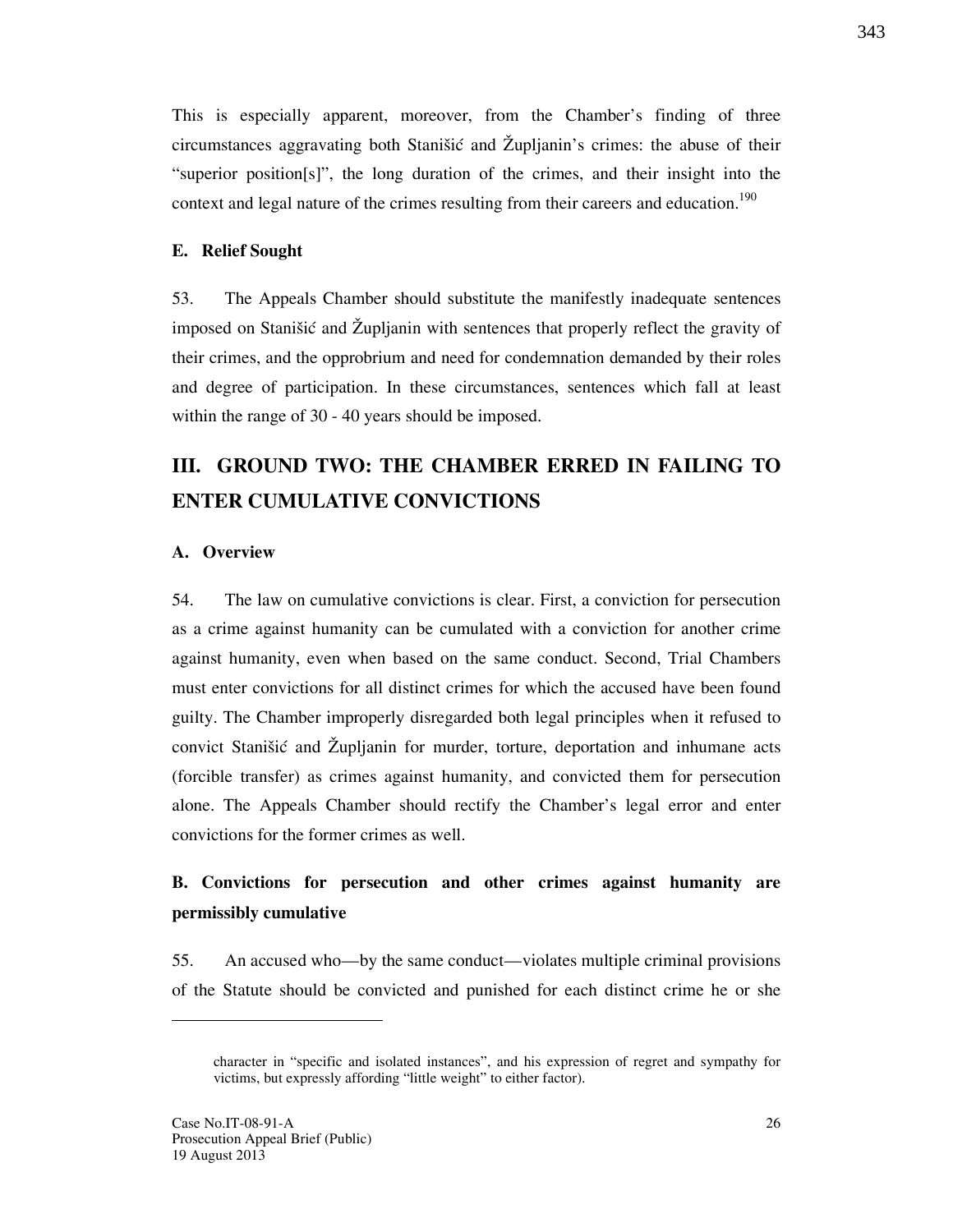deliberately committed. This ensures that the accused's convictions fully reflect his or her criminality, $191$  comply with the Security Council's intent that multiple convictions be entered in such circumstances, $192$  and safeguard the different societal interests and legal values underlying each criminal provision.<sup>193</sup>

56. In furtherance of such aims, the *Celebići* Appeals Chamber established that cumulative convictions should be entered when each offence has a materially distinct element not contained in the other, that is, an element that requires proof of a fact the other does not.<sup>194</sup> The Appeals Chamber subsequently held that convictions for persecution as a crime against humanity and convictions for underlying acts of persecution as separate crimes against humanity are permissibly cumulative, because they meet this test from  $\check{C}elebi\acute{c}i$ .<sup>195</sup> Finally, the Appeals Chamber has stated that Trial Chambers have no discretion in this matter; they must enter convictions for all distinct crimes for which the accused have been found responsible.<sup>196</sup>

57. In the present case, the Chamber found Stanistic and  $\tilde{Z}$ upljanin guilty of persecution through killings, torture, deportation and forcible transfer.<sup>197</sup> The Chamber further found them guilty of murder, torture, deportation and forcible transfer as separate crimes against humanity based on the same facts.<sup>198</sup> Given the above jurisprudence, the Chamber was required to enter cumulative convictions for all crimes.

58. Instead, the Chamber refused to follow the applicable case-law, and convicted Stanišić and Župljanin for persecution alone. The Chamber did so based on its

-

<sup>190</sup> Judgement, Vol.2, paras.929-931, 948-950. 191

Kordić AJ, para.1033. 192

Kunarac AJ, para.178. 193

Kupreškić TJ, para.709; Jelisić AJ, Partial Dissenting Opinion of Judge Shahabuddeen, para.42; Kordić AJ, Joint Dissenting Opinion of Judge Schomburg and Judge Güney on Cumulative Convictions, para.2. But see Stakić AJ, para.357. 194

Čelebići AJ, para.412. 195

Krajišnik AJ, paras.388-391; Naletilić AJ, para.590. See also Kordić AJ, paras.1040-1043; Stakić AJ, paras.359-367. Of note, Kordić overruled prior jurisprudence that held that such convictions were impermissibly cumulative. See Krstić AJ, paras.231-233; Vasiljević AJ, para.146; Krnojelac AJ, para.188. Other international tribunals have followed Kordic's approach. Bagosora AJ, paras.414, 735; Duch AJ, paras.316-336.

<sup>196</sup>  $^{196}$  Strugar AJ, para.324; Stakić AJ, para.358. See also Gatete AJ, para.261.

<sup>197</sup> Judgement, Vol.2, paras.804-805, 809, 813, 818, 822, 827, 831-832, 836, 840, 844-845, 849- 850, 854, 858-859, 863-864, 868-869, 873, 877, 881, 885.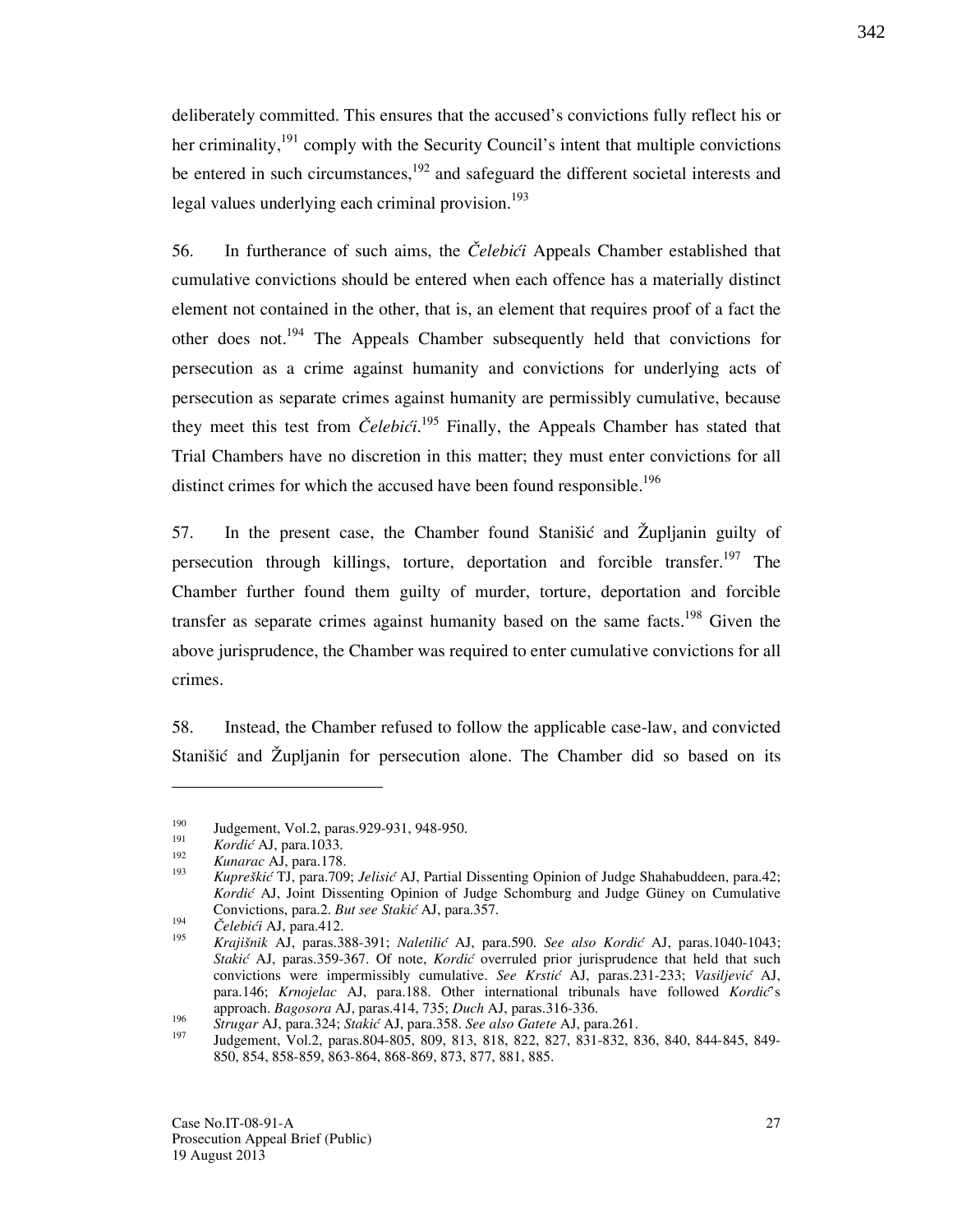incorrect view—contrary to established jurisprudence—that convictions for murder, torture, deportation and forcible transfer would be impermissibly cumulative.<sup>199</sup> According to the Chamber, "persecution is always committed through some other crime, such as murder, whose elements must still be proved in addition to the discriminatory element required for persecution."<sup>200</sup> As a result, the Chamber incorrectly refused to apply the Celebici test to persecution.<sup>201</sup>

59. The Appeals Chamber, though, has squarely rejected this "empty hull" view of persecution.<sup>202</sup> Such an analysis improperly focuses on the acts of the accused rather than the elements of the crime, as required by *Čelebići*.<sup>203</sup> Moreover, contrary to the Chamber's assertion, persecution is not always committed through another crime. All that is required is that the act of persecution discriminates in fact, infringes upon a fundamental right, and is deliberately carried out with the intent to discriminate on a prohibited ground.<sup>204</sup> Persecution thus has a materially distinct element not contained in murder, torture, deportation and inhumane acts (forcible transfer) as crimes against humanity, and vice versa.<sup>205</sup> Nothing in the Chamber's analysis undermines the Appeals Chamber's governing reasoning on this issue.

#### C. Relief Sought

-

60. Given the Chamber's legal error, Stanišić and Župljanin's convictions do not fully reflect their criminality. The Appeals Chamber should correct the Chamber's error and enter convictions against Stanistic and Župljanin for murder (Count 3), torture (Count 5), deportation (Count 9) and inhumane acts (forcible transfer) (Count 10) as crimes against humanity.

<sup>198</sup> Judgement, Vol.2, paras.804-805, 809, 813, 818, 822, 827, 831-832, 836, 840, 844-845, 849- 850, 854, 858-859, 863-864, 868-869, 873, 877, 881, 885.

<sup>&</sup>lt;sup>199</sup> Judgement, Vol.2, paras.912-913, 916, 918. Contra Krajišnik AJ, paras.388-391; Naletilić AJ, para.590. See also Aleksovski AJ, para.113 (Trial Chambers obligated to follow Appeals Chamber jurisprudence).

 $\frac{200}{201}$  Judgement, Vol.2, para.910 (emphasis omitted).

Judgement, Vol.2, paras.910-912. Contra Kordić AJ, paras.1032-1033, 1040-1043. 202

Compare Kordić AJ, paras.1039-1040; Krajišnik AJ, paras.383, 389 with Kordić AJ, Joint Dissenting Opinion of Judge Schomburg and Judge Güney on Cumulative Convictions, para.6; Naletilić AJ, Separate and Partly Dissenting Opinion of Judge Schomburg, para.9. 203

Kordić AJ, paras.1039-1040. 204

Krnojelac AJ, para.185. 205

See Kordić AJ, para.1041; Krajišnik AJ, para.391; Naletilić AJ, para.590.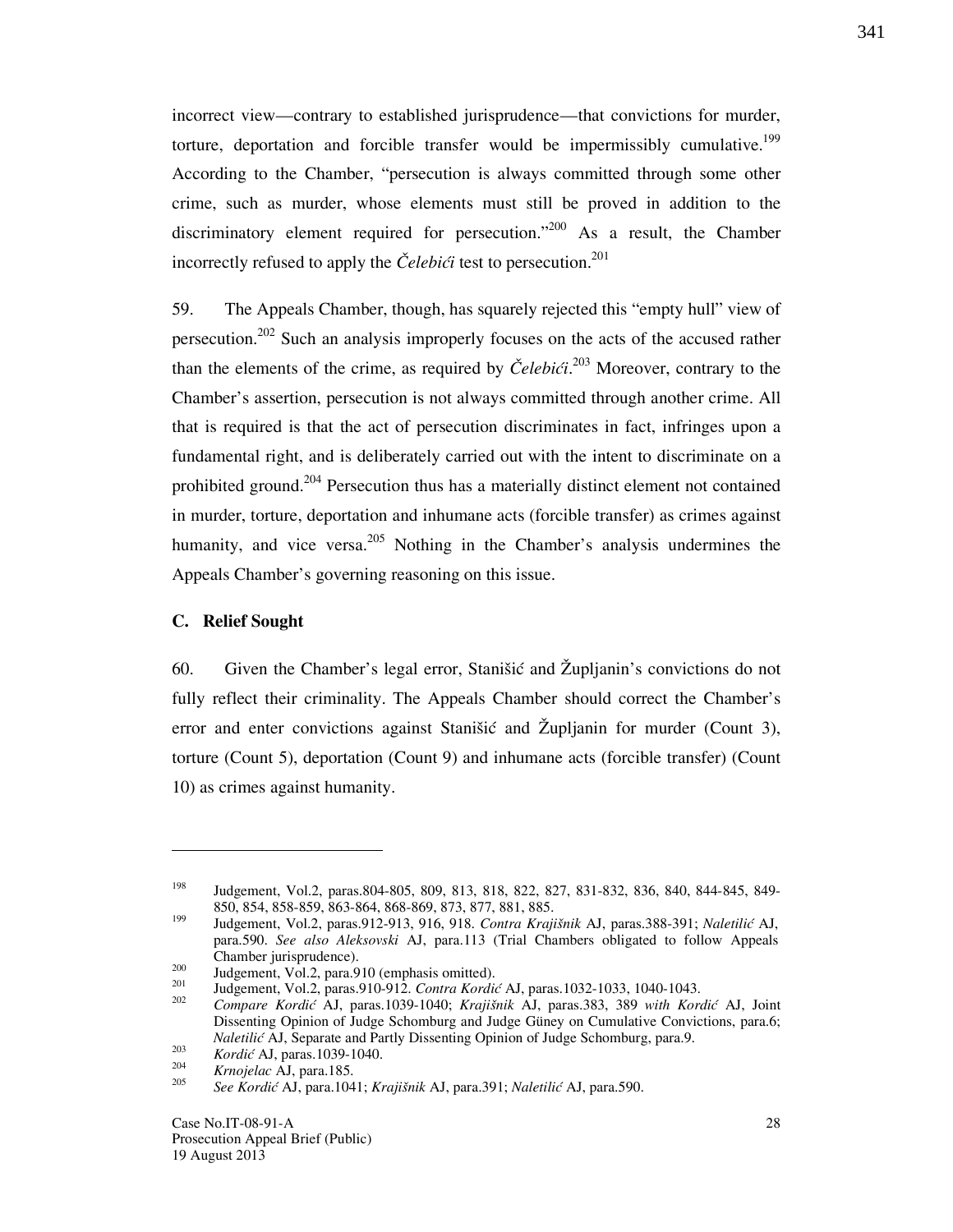61. For the reasons set forth above, the Prosecution requests that the Appeals Chamber:

a) Quash the manifestly inadequate sentences of 22 years' imprisonment imposed by the Chamber on Stanišić and Župljanin, and impose sentences on each which fall at least within the range of 30 - 40 years, and

b) Convict Stanišić and Župljanin of murder (Count 3), torture (Count 5), deportation (Count 9) and inhumane acts (forcible transfer) (Count 10) as crimes against humanity.

Word Count: 10,058

Appeals Division

Helenki

Helen Brady Senior Appeals Counsel

Dated this 19<sup>th</sup> day of August 2013 At The Hague, The Netherlands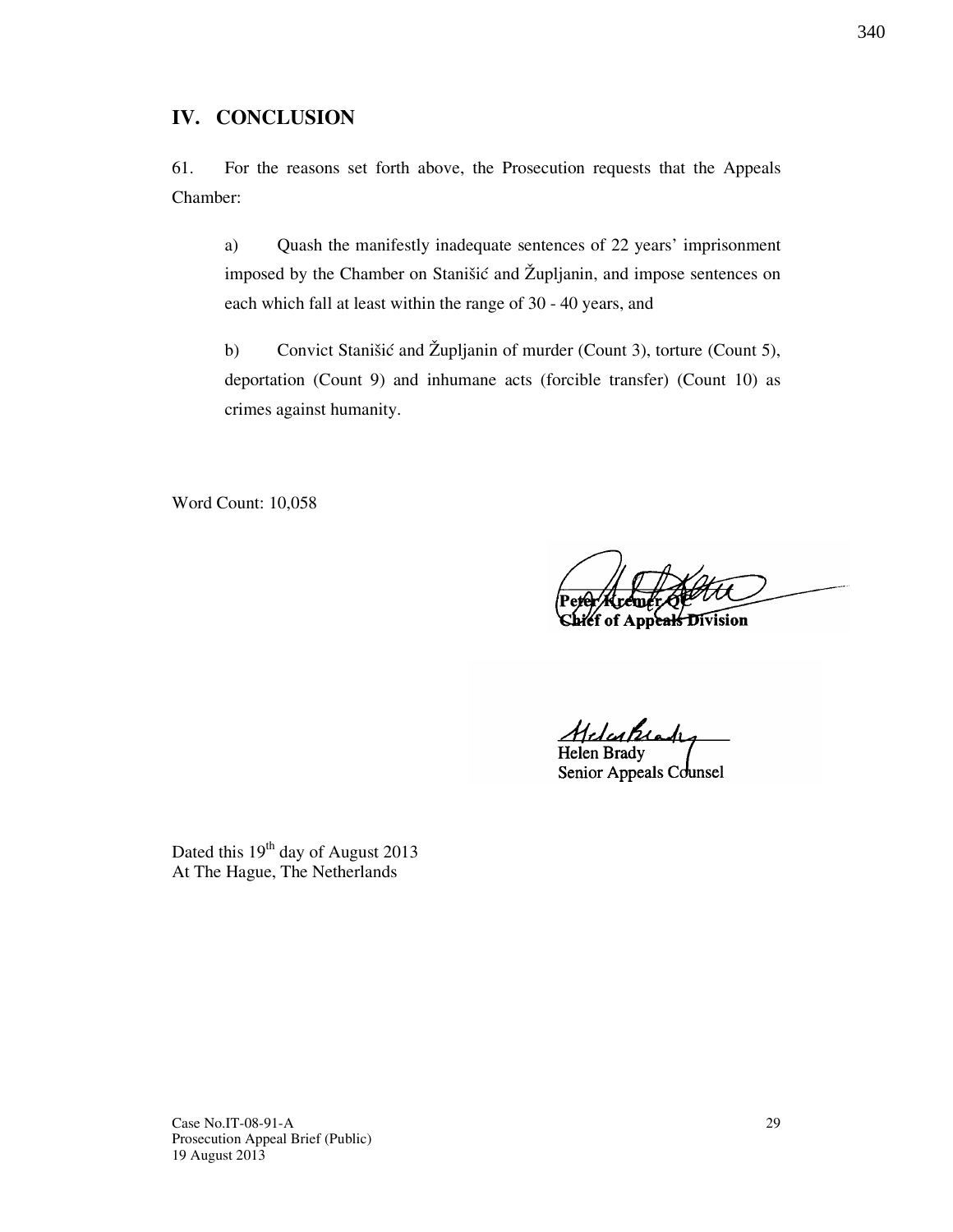#### V. RULE 111 DECLARATION

The Prosecutor will exercise due diligence to comply with his continuing Rule 68 disclosure obligations during the appeal stage of this case. As of the date of this filing, the Prosecutor has disclosed, or is in the process of disclosing, to Stanišić and Župljanin all material under Rule  $68(i)$  which has come into the Prosecutor's actual knowledge and, in addition, has made available to him collections of relevant material held by the Prosecutor.

peals Division

19 August 2013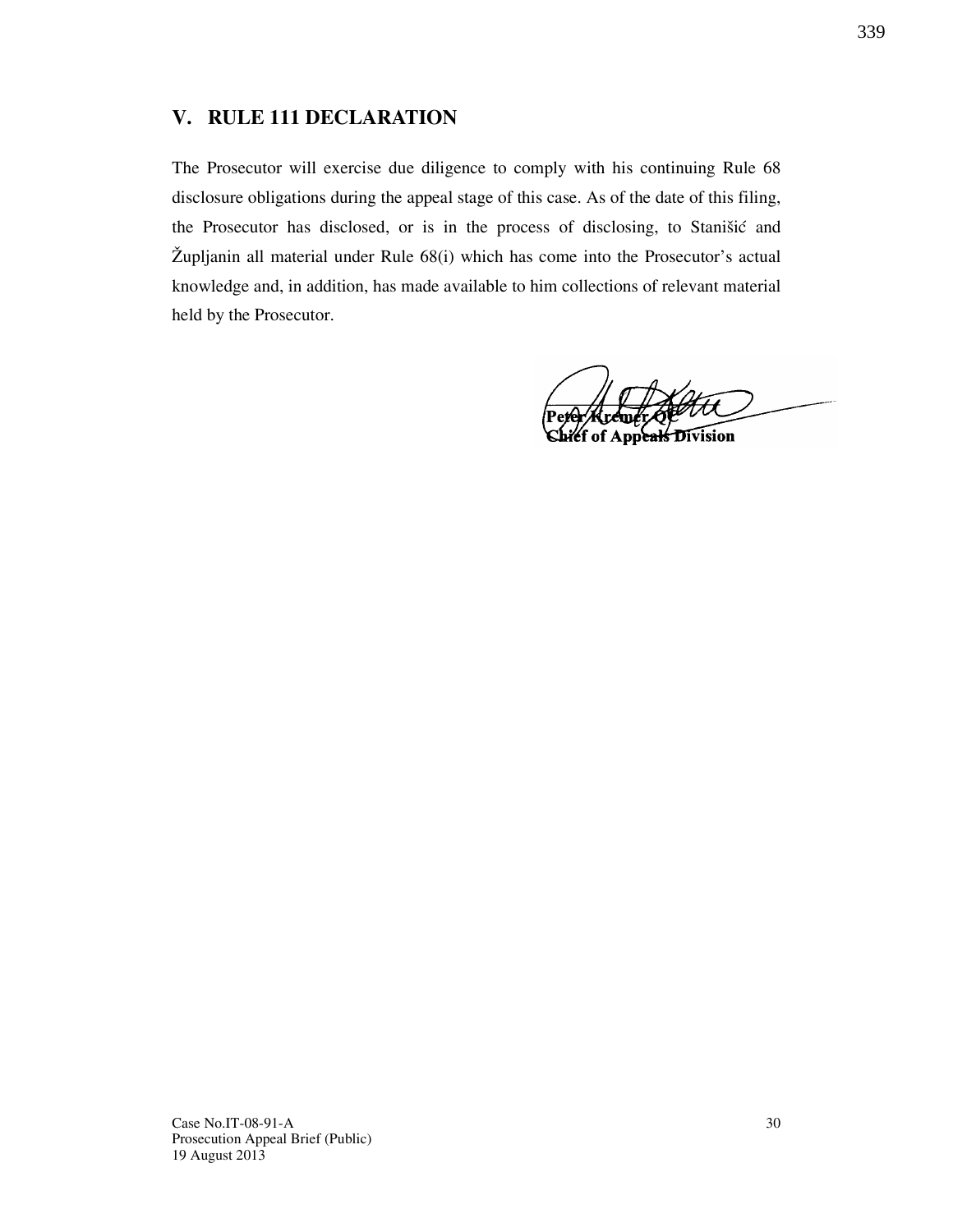### VI. GLOSSARY

### Orders, Decisions etc. from Prosecutor v. Mićo Stanišić and Stojan Župljanin, Case No. IT-08-91

| Abbreviation used in<br><b>Prosecution Brief</b> | <b>Full citation</b>                                                                                      |
|--------------------------------------------------|-----------------------------------------------------------------------------------------------------------|
| Chamber                                          | Trial Chamber in Prosecutor v. Mićo Stanišić and Stojan<br>Żupljanin, Case No. IT-08-91-T                 |
| Judgement                                        | Prosecutor v. Mićo Stanišić and Stojan Župljanin, Case No.<br>IT-08-91-T, T.Ch., Judgement, 27 March 2013 |

### **Other ICTY** authorities

| Abbreviation used in<br><b>Prosecution Brief</b> | <b>Full citation</b>                                                                                                                                                    |
|--------------------------------------------------|-------------------------------------------------------------------------------------------------------------------------------------------------------------------------|
| Aleksovski AJ                                    | Prosecutor v. Zlatko Aleksovski, Case No. IT-95-14/1-A,<br>App.Ch., Judgement, 24 March 2000                                                                            |
| <b>Babić SAJ</b>                                 | Prosecutor v. Milan Babić, Case No. IT-03-72-A, App.Ch.,<br>Judgement on Sentencing Appeal, 18 July 2005                                                                |
| <b>Banović SJ</b>                                | Prosecutor v. Predrag Banović, Case No. IT-02-65/1-S, T.Ch.,<br>Sentencing Judgement, 28 October 2003                                                                   |
| Brdanin AJ                                       | Prosecutor v. Radoslav Brđanin, Case No. IT-99-36-A,<br>App.Ch., Judgement, 3 April 2007                                                                                |
| Čelebići AJ                                      | Prosecutor v. Zejnil Delalić, Zdravko Mucić, a.k.a. "Pavo",<br>Hazim Delić & Esad Landžo, a.k.a. "Zenga", Case No. IT-96-<br>21-A, App.Ch., Judgement, 20 February 2001 |
| Galić AJ                                         | Prosecutor v. Stanislav Galić, Case No. IT-98-29-A, App.Ch.,<br>Judgement, 30 November 2006                                                                             |
| Jelisić AJ                                       | Prosecutor v. Goran Jelisić, Case No. IT-95-10-A, App.Ch.,<br>Judgement, 5 July 2001                                                                                    |
| Kordić AJ                                        | Prosecutor v. Dario Kordić & Mario Čerkez, Case No. IT-95-<br>14/2-A, App.Ch., Judgement, 17 December 2004                                                              |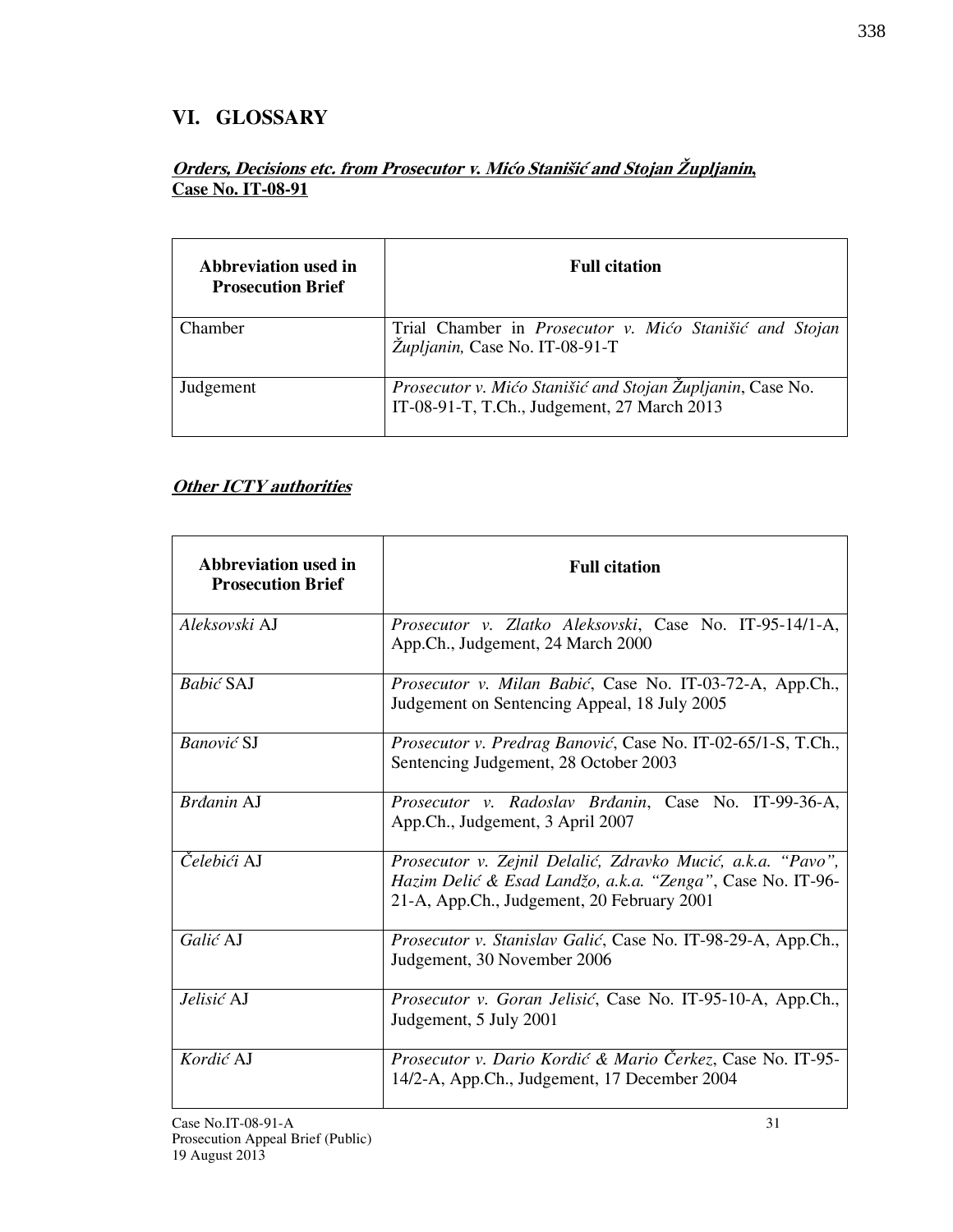| Abbreviation used in<br><b>Prosecution Brief</b> | <b>Full citation</b>                                                                                                                                                                                |
|--------------------------------------------------|-----------------------------------------------------------------------------------------------------------------------------------------------------------------------------------------------------|
| Krajišnik AJ                                     | Prosecutor v. Momčilo Krajišnik, Case No. IT-00-39-A,<br>App.Ch., Judgement, 17 March 2009                                                                                                          |
| Krnojelac AJ                                     | Prosecutor v. Milorad Krnojelac, Case No. IT-97-25-A,<br>App.Ch., Judgement, 17 September 2003                                                                                                      |
| Krstić AJ                                        | Prosecutor v. Radislav Krstić, Case No. IT-98-33-A, App.Ch.,<br>Judgement, 19 April 2004                                                                                                            |
| Kunarac AJ                                       | Prosecutor v. Dragoljub Kunarac, Radomir Kovač & Zoran<br>Vuković, Case No. IT-96-23 & IT-96-23/1-A, App.Ch.,<br>Judgement, 12 June 2002                                                            |
| Kupreškić TJ                                     | Prosecutor v. Zoran Kupreškić, Mirjan Kupreškić, Vlatko<br>Kupreškić, Drago Josipović, Dragan Papić & Vladimir Šantić,<br>a.k.a. "Vlado", Case No. IT-95-16-T, T.Ch., Judgement, 14<br>January 2000 |
| Kvočka AJ                                        | Prosecutor v. Miroslav Kvočka, Mlađo Radić, Zoran Žigić &<br>Dragoljub Prcać, Case No. IT-98-30/1-A, App.Ch.,<br>Judgement, 28 February 2005                                                        |
| Mrda SJ                                          | Prosecutor v. Darko Mrđa, Case No. IT-02-59-S, T.Ch.,<br>Sentencing Judgement, 31 March 2004                                                                                                        |
| Mrkšić AJ                                        | Prosecutor v. Mile Mrkšić & Veselin Šljivančanin, Case No.<br>IT-95-13/1-A, App.Ch., Judgement, 5 May 2009                                                                                          |
| Naletilić AJ                                     | Prosecutor v. Mladen Naletilić, a.k.a. "Tuta", & Vinko<br>Martinović, a.k.a. "Stela", Case No. IT-98-34-A, App.Ch.,<br>Judgement, 3 May 2006                                                        |
| D.Nikolić SAJ                                    | Prosecutor v. Dragan Nikolić, Case No. IT-94-02-A, App.Ch.,<br>Judgement on Sentencing Appeal, 4 February 2005                                                                                      |
| Plavšić SJ                                       | Prosecutor v. Biljana Plavšić, Case No. IT-00-39&40/1-S,<br>T.Ch., Sentencing Judgement, 27 February 2003                                                                                           |
| Stakić AJ                                        | Prosecutor v. Milomir Stakić, Case No. IT-97-24-A, App.Ch.,<br>Judgement, 22 March 2006                                                                                                             |
| Strugar AJ                                       | Prosecutor v. Pavle Strugar, Case No. IT-01-42-A, App.Ch.,<br>Judgement, 17 July 2008                                                                                                               |
| Vasiljević AJ                                    | Prosecutor v. Mitar Vasiljević, Case No. IT-98-32-A, App.Ch.,<br>Judgement, 25 February 2004                                                                                                        |
| Case No.IT-08-91-A                               | 32                                                                                                                                                                                                  |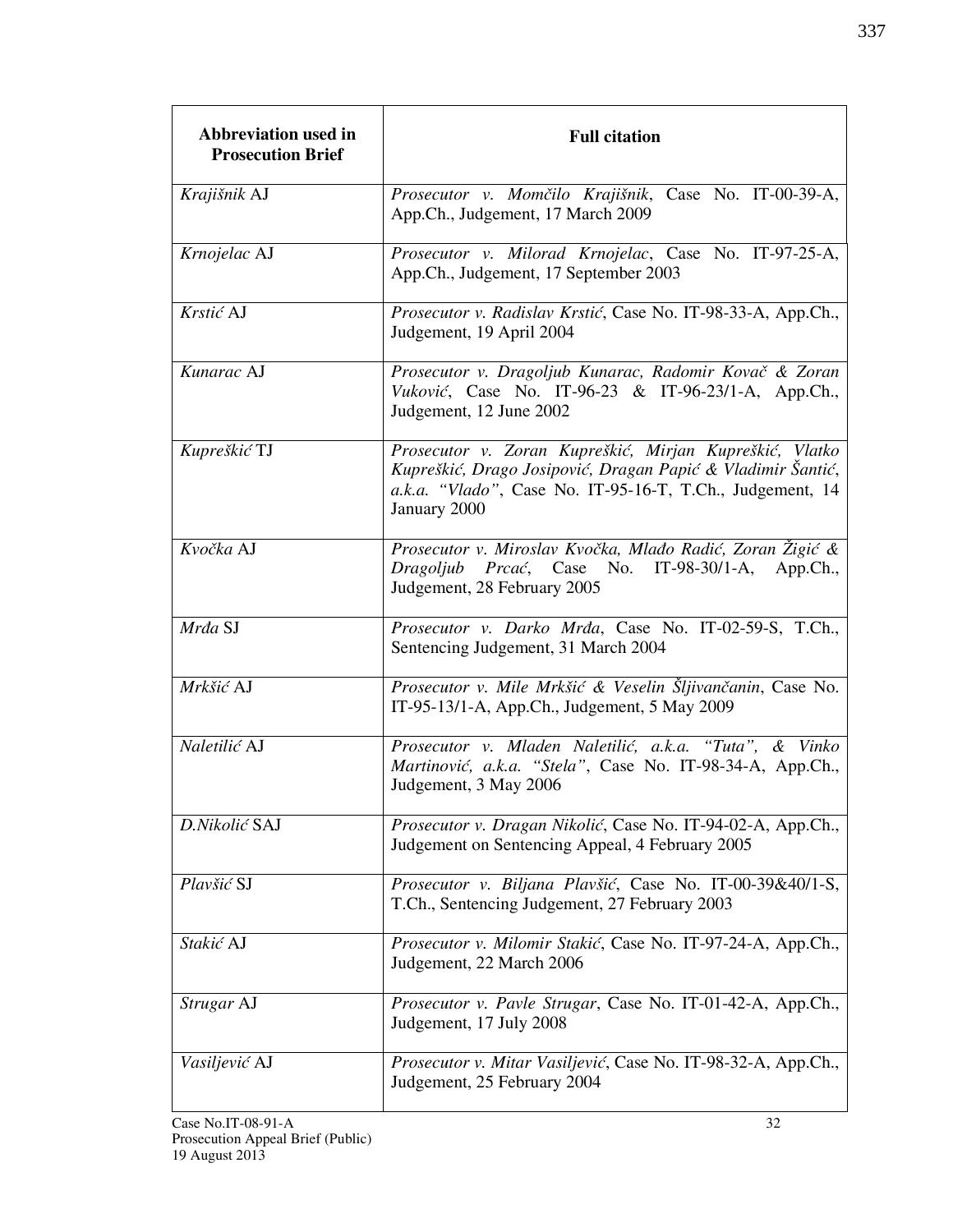| Abbreviation used in<br><b>Prosecution Brief</b> | <b>Full citation</b>                                                                                                    |
|--------------------------------------------------|-------------------------------------------------------------------------------------------------------------------------|
| <i>Zelenović</i> SAJ                             | <i>Prosecutor v. Dragan Zelenović</i> , Case No. IT-96-23/2-A, App.Ch., Judgement on Sentencing Appeal, 31 October 2007 |

### **ICTR** authorities

| Abbreviation used in<br><b>Prosecution Brief</b> | <b>Full citation</b>                                                                                                      |
|--------------------------------------------------|---------------------------------------------------------------------------------------------------------------------------|
| <i>Bagosora</i> AJ                               | Théoneste Bagosora & Anatole Nsengiyumva v. Prosecutor,<br>Case No. ICTR-98-41-A, App.Ch., Judgement, 14 December<br>2011 |
| Gatete AJ                                        | Jean-Baptiste Gatete v. Prosecutor, Case No. ICTR-00-61-A,<br>App.Ch., Judgment, 9 October 2012                           |
| Ntabakuze AJ                                     | Aloys Ntabakuze v. Prosecutor, Case No. ICTR-98-41A-A,<br>App.Ch., Judgement, 8 May 2012                                  |

### **ECCC** authorities

| Abbreviation used in<br><b>Prosecution Brief</b> | <b>Full citation</b>                                                                                                          |
|--------------------------------------------------|-------------------------------------------------------------------------------------------------------------------------------|
| Duch AJ                                          | Prosecutor v. Kaing Guek Eav, a.k.a. "Duch", Case<br>No.001/18-07-2007-ECCC/SC, App.Ch., Appeal Judgement, 3<br>February 2012 |

### **Other Abbreviations**

| Abbreviation used in<br><b>Prosecution Brief</b> | <b>Full citation</b>         |
|--------------------------------------------------|------------------------------|
| ARK                                              | Autonomous Region of Krajina |

336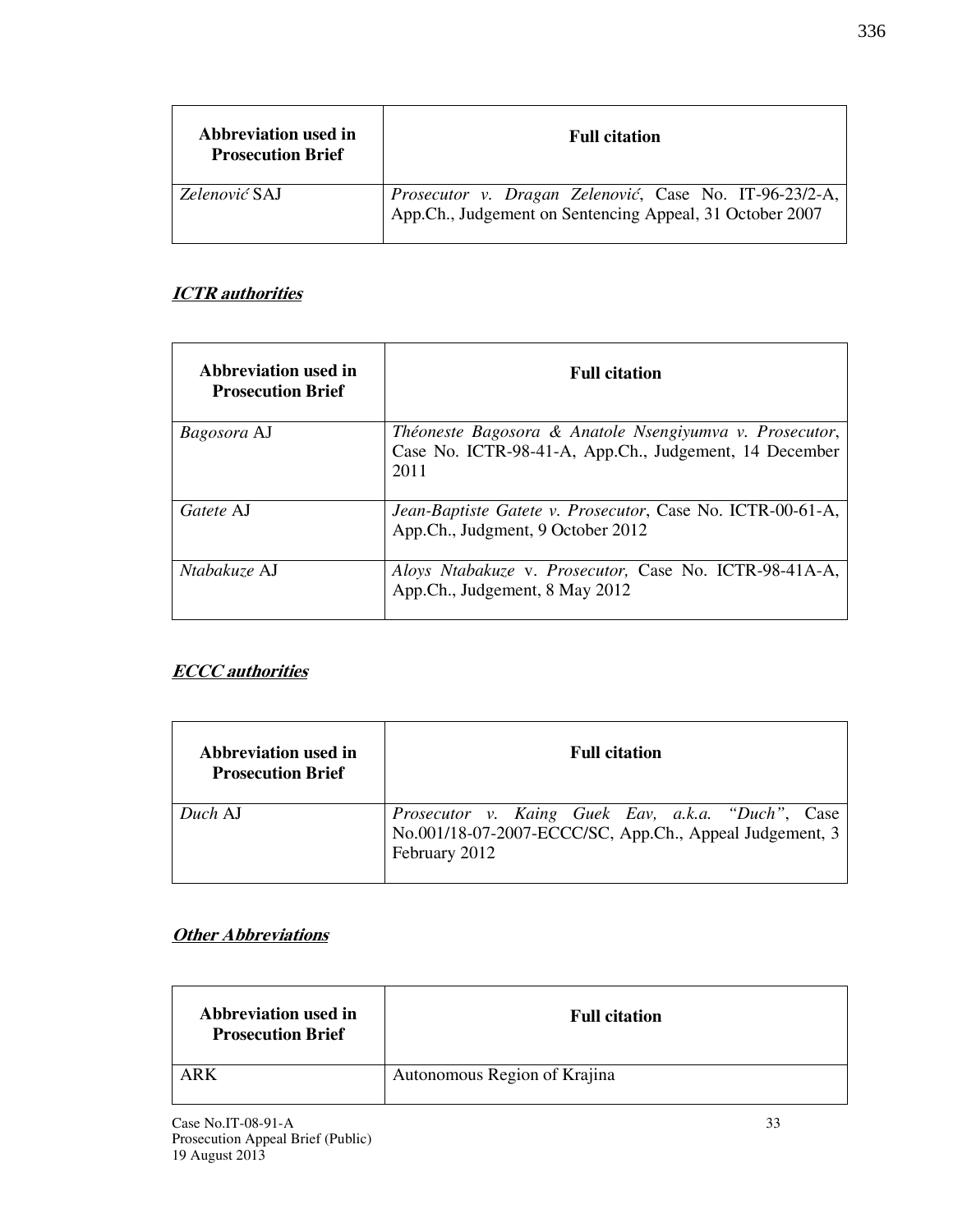| Abbreviation used in<br><b>Prosecution Brief</b> | <b>Full citation</b>                                                                                                                                                                                                                                                                                                |
|--------------------------------------------------|---------------------------------------------------------------------------------------------------------------------------------------------------------------------------------------------------------------------------------------------------------------------------------------------------------------------|
| ARK municipalities                               | Banja Luka, Donji Vakuf, Ključ, Kotor Varoš, Prijedor, Sanski<br>Most, Skender Vakuf, Teslić                                                                                                                                                                                                                        |
| <b>BiH</b>                                       | Bosnia and Herzegovina                                                                                                                                                                                                                                                                                              |
| CSB                                              | <b>Regional Security Services Centre</b>                                                                                                                                                                                                                                                                            |
| <b>DM</b>                                        | Deutsche Mark                                                                                                                                                                                                                                                                                                       |
| Exh.                                             | Exhibit                                                                                                                                                                                                                                                                                                             |
| fn.                                              | footnote                                                                                                                                                                                                                                                                                                            |
| <b>JCE</b>                                       | joint criminal enterprise                                                                                                                                                                                                                                                                                           |
| <b>MUP</b>                                       | Ministry of the Interior Police                                                                                                                                                                                                                                                                                     |
| non-ARK municipalities                           | Bijeljina, Bileća, Bosanski Šamac, Brčko, Doboj, Gacko, Ilijaš,<br>Pale, Višegrad, Vlasenica, Vogošća, Zvornik                                                                                                                                                                                                      |
| para.                                            | paragraph                                                                                                                                                                                                                                                                                                           |
| paras.                                           | paragraphs                                                                                                                                                                                                                                                                                                          |
| p.                                               | page                                                                                                                                                                                                                                                                                                                |
| pp.                                              | pages                                                                                                                                                                                                                                                                                                               |
| <b>RS</b>                                        | Republic of the Serbian People in BiH/Republika Srpska                                                                                                                                                                                                                                                              |
| RS municipalities                                | Banja Luka, Donji Vakuf, Ključ, Kotor Varoš, Prijedor, Sanski<br>Most, Skender Vakuf, Teslić, Bijeljina, Bileća, Bosanski<br>Šamac, Brčko, Doboj, Gacko, Ilijaš, Pale, Višegrad, Vlasenica,<br>Vogošća, Zvornik                                                                                                     |
| <b>SDS</b>                                       | Serbian Democratic Party                                                                                                                                                                                                                                                                                            |
| Serb Forces                                      | Members of the RS MUP, VRS, Yugoslav People's Army,<br>Yugoslav Army, Territorial Defence, Serbian MUP, Crisis<br>Staffs, Serbian and Bosnian Serb paramilitary forces and<br>volunteer units, and local Bosnian Serbs acting under the<br>instruction or pursuant to the direction of the aforementioned<br>forces |
| <b>SJB</b>                                       | Public Security Service                                                                                                                                                                                                                                                                                             |
| SOS                                              | Armed Formation of the SDS                                                                                                                                                                                                                                                                                          |